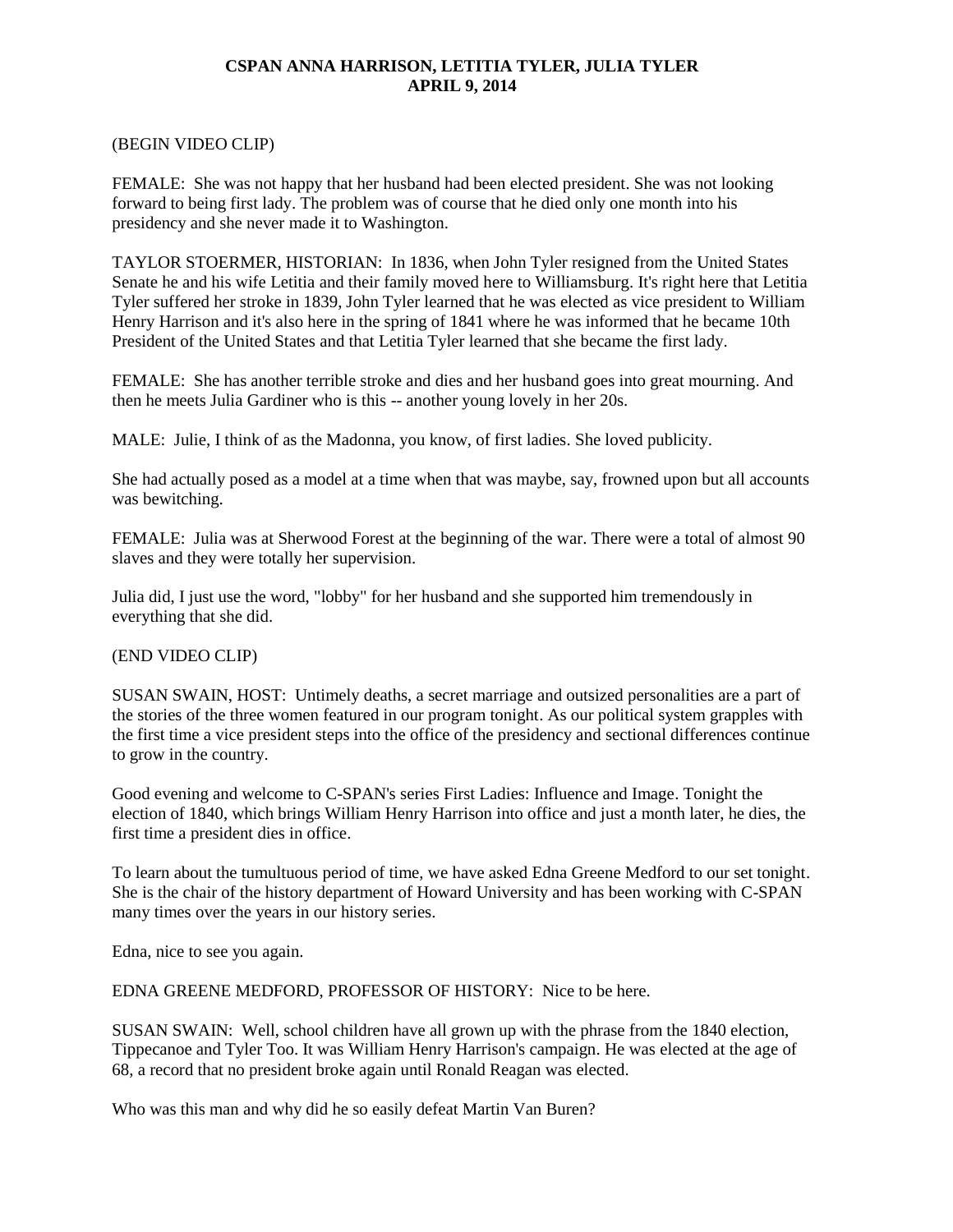EDNA GREENE MEDFORD: Well, let me see at the outset, I announce with a bit of pride that he was from Charles City County, Virginia, my hometown, my home county, but he moved to Ohio.

He was a military man initially. He had actually studied medicine for a short period of time and decided to join the military shortly thereafter, moved to Ohio. He became the territorial governor of Indiana and was before that a noted Indian fighter.

The term "Tippecanoe" comes from the Battle of Tippecanoe where he fought against Tecumseh and his brother. The two Native Americans were attempting to establish a pan-Indian movement. And as territorial governor, Tyler was instrumental -- excuse me -- Harrison was instrumental in securing land for white settlers and of course, that clashed with Native American interest.

And so at that battle, Harrison was considered the victor. We're not so certain about that but he became important enough in that battle that it carried him into public office, was one of the things that did.

SUSAN SWAIN: His wife, Anna Harrison, was not happy about him being drawn back into politics. In fact, we have a quote from her that says, "I wish my husband's friends had left him where he is, happy and contented in retirement."

How was he drawn into politics again? And then let's talk about what kind of a political spouse she was.

EDNA GREENE MEDFORD: Well, it's an interesting time in American political history because it's the period of the Second American Party System. There are two very distinct parties, the Democratic Party with Andrew Jackson as leader and then the Whig Party that grows out of opposition to Jackson primarily.

And so William Henry Harrison becomes a member of the Whig party soon after it is founded and in fact, he is the first candidate for that party in 1836. But because they didn't have themselves together, there was no possibility of him winning. But in 1840, they were organized well enough and the Democrats were divided enough that he was able to win.

SUSAN SWAIN: So Anna Harrison, his spouse, had been with him through a long political career. What do we really know about this woman?

EDNA GREENE MEDFORD: We don't know an awful lot about her. We know that she was a very religious woman. We know that she was a reluctant first lady.

She didn't get to be first lady in the White House, of course, because the day that her husband and other members of the family left to go to Washington, she was too ill to travel and curiously enough - - well, ironically enough, I guess, the day that she was all packed up and ready to join him in Washington was the day that she got notification that he had died.

SUSAN SWAIN: How did he die?

EDNA GREENE MEDFORD: That's an interesting question. The argument has always been that he died because he was not prudent enough to wear a top hat and coat at his inauguration. And he spoke too long and so he was exposed to very cold weather and he caught a cold and died.

I think it's a little bit more complex than that. He was an older gentleman. As you said, he was 68.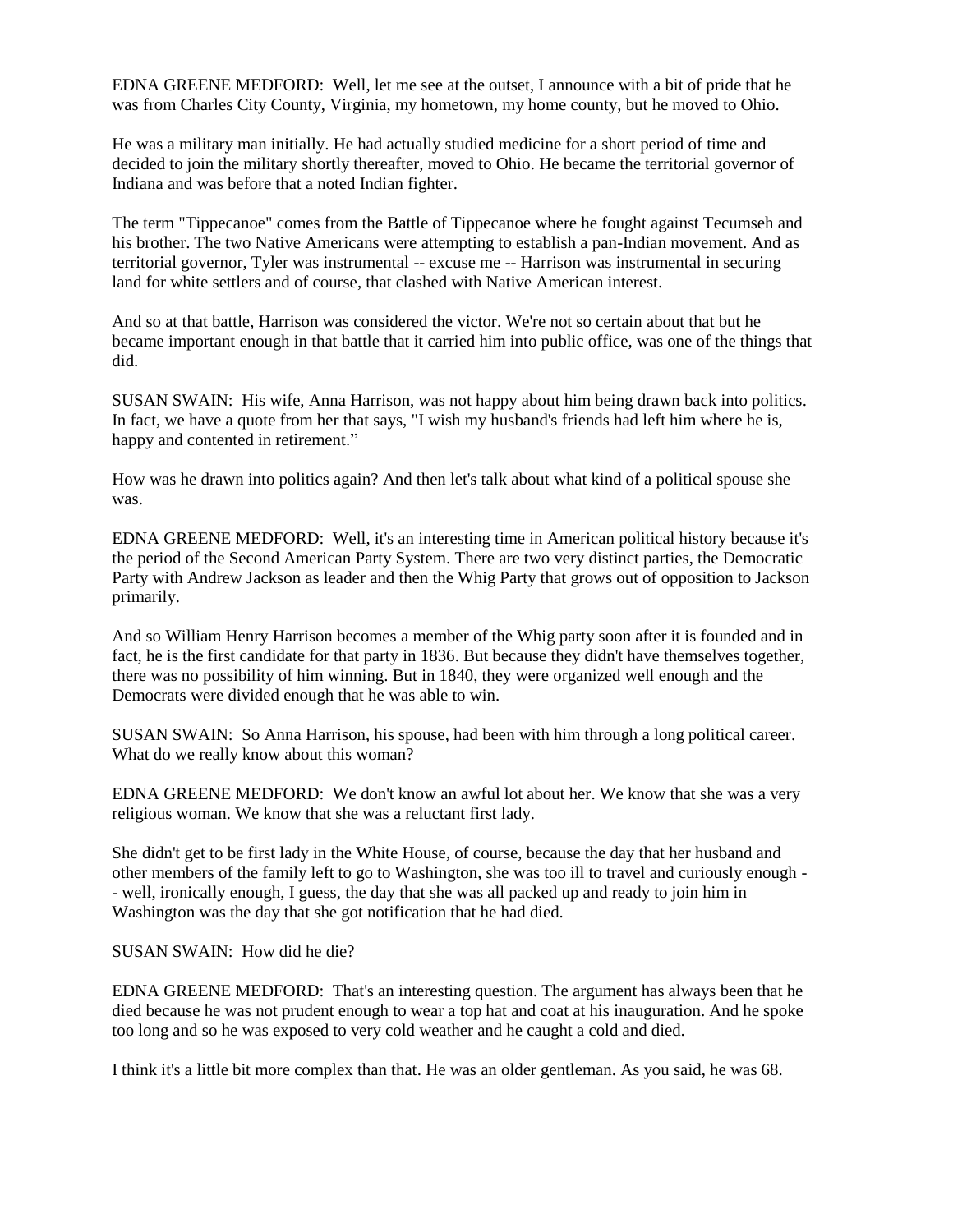He was exhausted by all of the office seekers in the first month of his presidency and I think the -- all of that compromised his health. And so he did eventually catch a very bad cold that turned into pneumonia and as a consequence of that, he did die.

SUSAN SWAIN: Of Anna Harrison, we do know from some biographies that she was the first first lady to have a public education...

EDNA GREENE MEDFORD: Um-hum.

SUSAN SWAIN: ... and that she was an avid reader of political journals throughout her life.

EDNA GREENE MEDFORD: Um-hum.

SUSAN SWAIN: Do we have any sense if she'd had more time at all, from historic research, about what kind of first lady she might have been?

EDNA GREENE MEDFORD: She certainly did read political journals but I don't know that she was a very political person. I don't believe that she would have had the role that some other first ladies did later on and especially the person who follows her as first lady, the second person actually, John Tyler's second wife.

But I think that -- well at least she certainly, during the time that -- even though she didn't come to the White House, she did use her influence, what influence she had, to get appointments for her nephews and for her sons and grandsons. So she would have been political in that way but not in the way that we would think of someone like Julia Tyler.

SUSAN SWAIN: Which we'll learn much more about as our program continues tonight. On Twitter, President Ponderings (ph) asks this question or makes this comment, "Anna Harrison's husband became president, her son a congressmen, her grandson also a president. She must have had good genes."

What was going on in the Harrison family that it produced so many political leaders?

EDNA GREENE MEDFORD: Well, they considered the first -- one of the first families of Virginia. And so you would've had Harrisons who were very much involved in the American Revolution. You had one signing the Declaration of Independence. So they have this long history of political involvement.

I think two, it's where they're located by the mid-1800s in that Northwest territory in this area that's opening up for the country and these men are getting very politically involved because of that.

SUSAN SWAIN: Related, RJ Wilson (ph) on our Facebook page asked, "Is it true that Anna Harrison helped raised her grandson Benjamin Harrison who became president? Any sense or what kind of influence she had on him as a future president?"

EDNA GREENE MEDFORD: Well, she certainly did live with the family in her later years. Her home burned and she went to live with one of her sons and of course he was the father of Benjamin.

What influence she had on him, we really don't know but we assume that as grandmothers are one to do, they do have influence.

SUSAN SWAIN: Well, there was a brief tenure, only a month in the White House, but there were some social things that had to happen.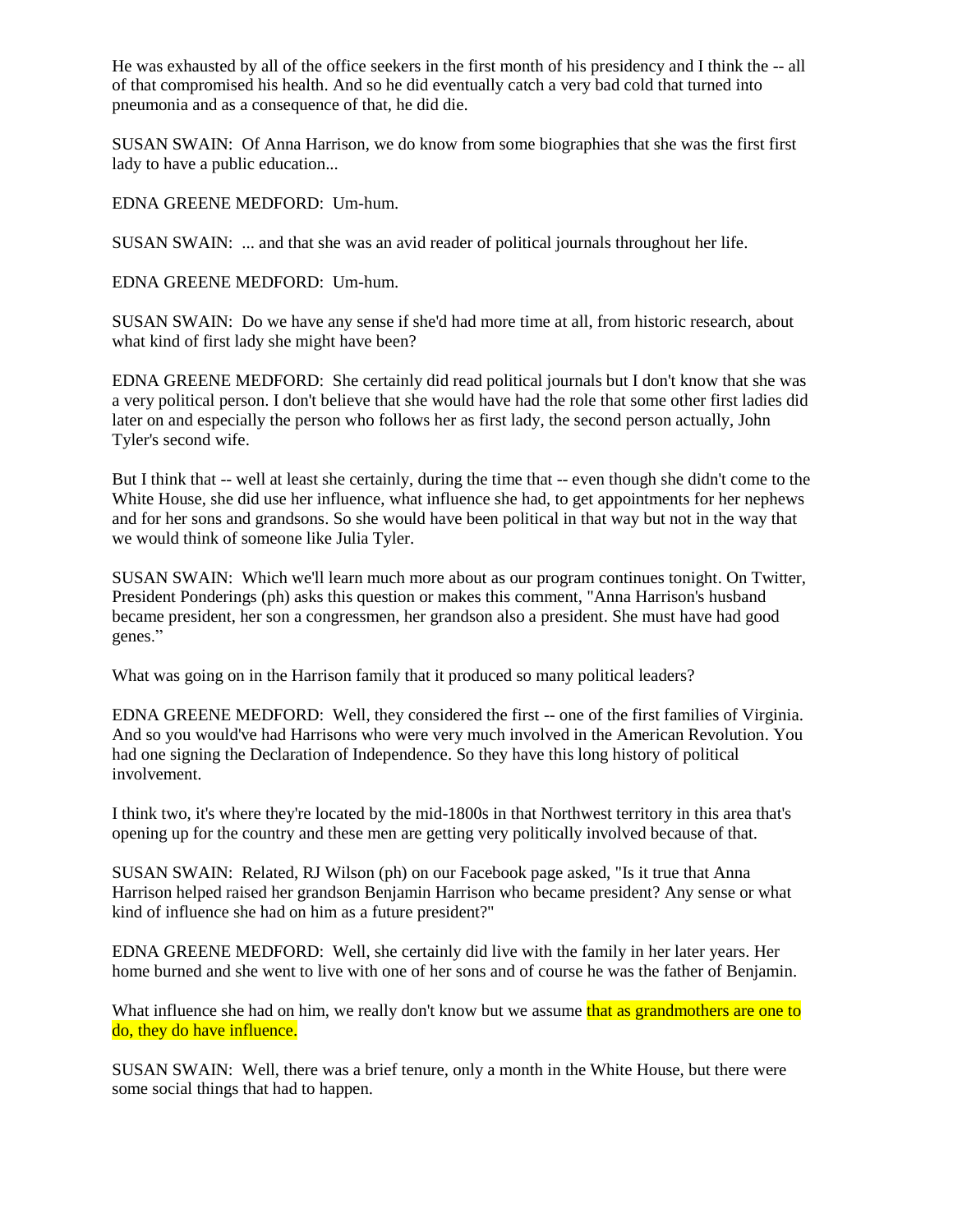#### EDNA GREENE MEDFORD: Um-hum.

SUSAN SWAIN: So how did that role that fulfilled without a first lady here?

EDNA GREENE MEDFORD: Because she was not there, there were two other women who carried out her duties, one was Jane Irwin Harrison who actually was a widow. She was married to one of the Harrison men but he had died and so William Henry apparently asked her to serve in that capacity.

And she was assisted by one of her aunts by the same name, Jane Irwin Findlay, with an older woman and gave her son guidance. She was not the official hostess of the White House but she did give her a lot of guidance.

SUSAN SWAIN: And is it true that Dolly Madison, who seems to pop up regularly as we progress along here, also was around to offer advice?

EDNA GREENE MEDFORD: I think Dolly Madison offered advice whenever she got away with it and so yes, she would have been nearby to help out from time to time.

SUSAN SWAIN: So one lasting legacy is that she was the first presidential widow that was able to get a pension for her service.

EDNA GREENE MEDFORD: Um-hum.

SUSAN SWAIN: How did that happen? What were the politics of that?

EDNA GREENE MEDFORD: Well, you know, her husband had died in office and she needed the assistance and so they -- Congress did appropriate \$25,000 for her.

SUSAN SWAIN: Which is not an unsubstantial amount of money if you were to calculate it today, 25,000...

EDNA GREENE MEDFORD: Pretty big piece of change, yes.

SUSAN SWAIN: ... in lump sum.

And when he dies in office, this is the first time that this had happened.

EDNA GREENE MEDFORD: Um-hum.

SUSAN SWAIN: Did it create a constitutional crisis?

EDNA GREENE MEDFORD: It certainly did.

The Constitution does indicate that if the president is not there -- it doesn't say specifically death, I don't believe, but if the president is unable to perform the duties then those duties fall on the vice president.

But it didn't say what the status of that person would be. Would he be carrying out the duties and responsibilities as vice president, as acting president or as the new president? And so John Tyler decided that he was not going to let them think too long about that and so he declared himself the president. And he had Congress -- well Congress agreed to pass resolutions -- both houses to pass resolutions declaring him president.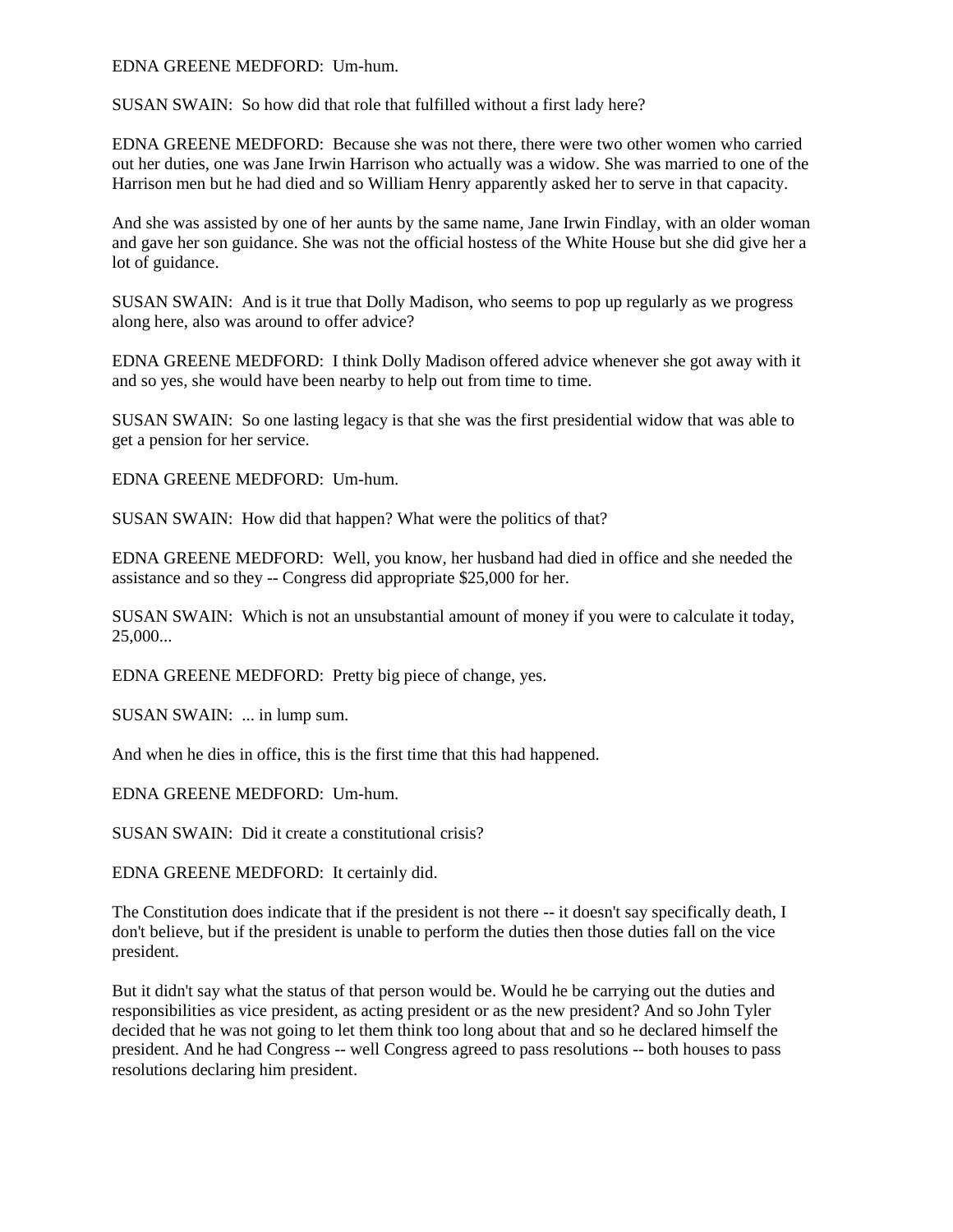Not everyone agreed with that, however, and so occasionally mail came to the White House addressed to be acting president or to the vice president and Tyler had those documents returned unopened.

# SUSAN SWAIN: Who was John Tyler?

EDNA GREENE MEDFORD: He too was born in Charles City County, Virginia. He lived only a couple of miles -- he was born only a couple of miles down the road from the Harrison estate at Berkeley Plantation. He was born in Greenway.

He was an interesting president because although he was elected on the Whig ticket with William Henry Harrison, he actually had been a Jacksonian Democrat earlier on in his political career and had clashed with Jackson and the Democrats and had joined the Whig party. But once he became president, he sort of abandoned the Whig platform and angered them and they expelled him from the party.

SUSAN SWAIN: Well, we're going to learn more about the John Tyler presidency and the two women who served as his -- his first lady. We're going to do that by introducing you to the life that they had in what we call now today, Colonial Williamsburg.

Let's look.

# (BEGIN VIDEO CLIP)

TAYLOR STOERMER: In 1836 when John Tyler resigned from the United States Senate, he and his wife Letitia and their family moved here to Williamsburg to establish his law practice. In fact, we've reconstructed his law office and his laundry.

The house that they lived in is no longer here. But here in Williamsburg, they're perfectly situated at the center of the town, at the center of the legal part of the town -- the courthouse is right across the street -- near all of the markets, near all of the shops that are up and down Duke of Gloucester Street.

Now this is sort of the beating heart of Williamsburg even in the 1830s. And so all of the political activity, the social activity, they're really living at the center of it in this fantastic 18th century house that they were living in as John Tyler is resurrecting his political career.

After they move here when Letitia is sort of running this household and running the entire Tyler family, she's going to be operating out of the house, kind of the business that is the Tyler family running their various plantations all over the place.

It's right here that Letitia Tyler suffered her stroke in 1839 that partly paralyzed her although she was still able to retain control of the family -- the family accounts, of all of the family business while John Tyler was actually getting back involved in politics.

It's right here in this space that John Tyler learned that he was elected as vice president to William Henry Harrison and it's also here in the spring of 1841 where he was informed that he became 10th President of the United States and of course, here that Letitia Tyler learned that she became the first lady of the United States.

### (END VIDEO CLIP)

SUSAN SWAIN: And now we're back on the set and joining us is the gentleman that you saw in that video.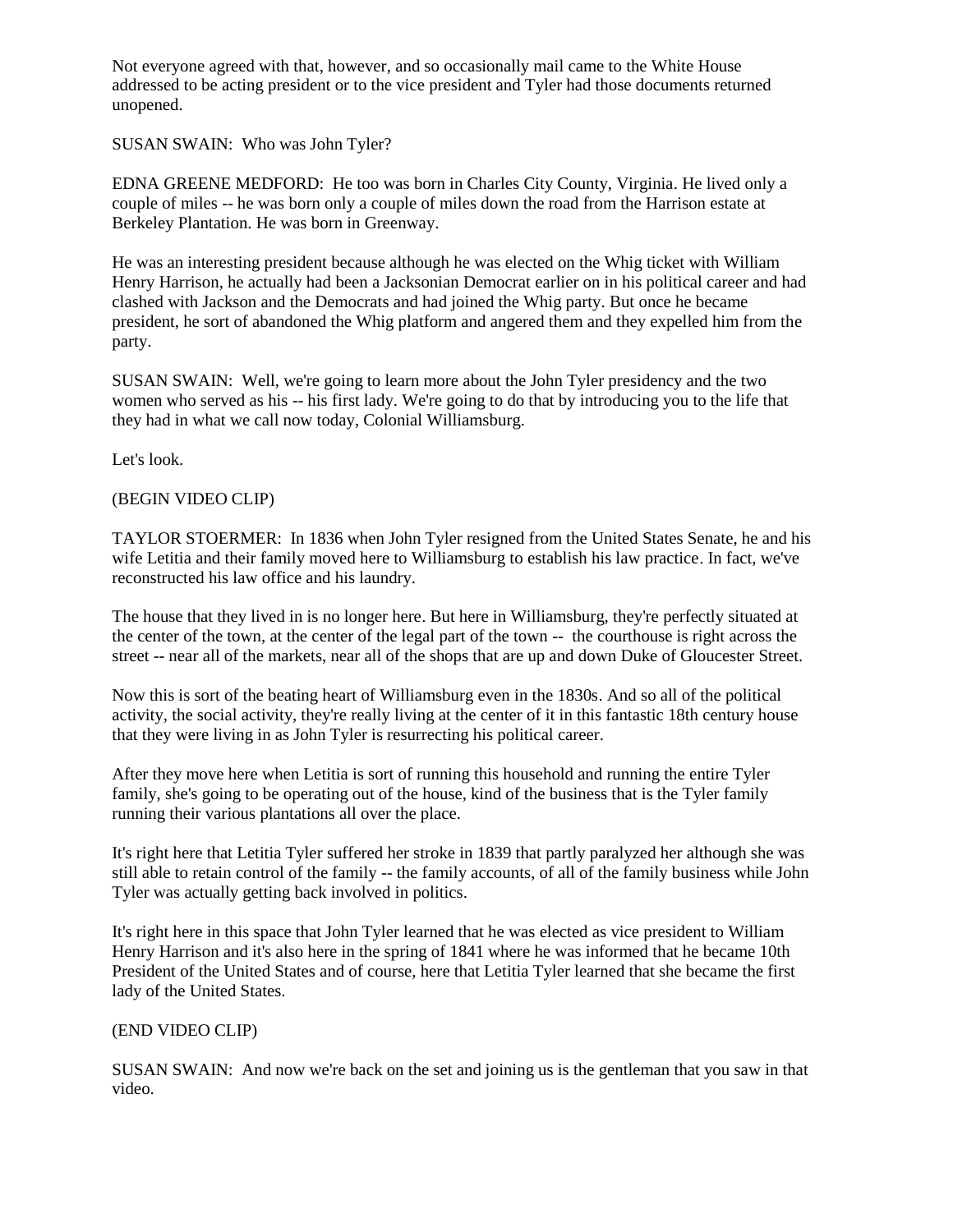Taylor Stoermer is a Colonial Williamsburg historian. He's also an expert on the history of the Tidewater area in Virginia where the Tylers hailed from.

How important -- well, give us a sense of Tidewater, Virginia in that period of time and what kind of characteristics a person in public life would bring with them to the office from having been there?

TAYLOR STOERMER: I think that when you're talking about Virginia in that period, they're still getting over the American Revolution or maybe not quite yet. They're not letting go of the American Revolution, not letting go of Thomas Jefferson and the kind of revolutionary principles that are supposed to inform public conduct and public virtue.

But by the time he get to the -- by the time you get to -- through John Tyler's career in public office, by the time you get to the 1820s and 1830s, those things start to be coalesced into notions about states' rights, notions about what is the proper use of the Constitution, notions about what the extent of federal authority is.

You hear people like John Tyler talk a great deal about the principles of 1798 thinking about the Kentucky and Virginia Resolutions and the ability of the states to override unconstitutional or, so they think, unconstitutional federal actions. And so these principles of the American Revolution are being -- are being still thought about, they're being thought over but also the kind of things that come to what are the expectations of a public leader? They need to be virtuous, they need to be disinterested and that is the only way that you can actually make good public policy.

SUSAN SWAIN: So Letitia and John Tyler, Bethany Johnson (ph) wants to know where did they meet?

TAYLOR STOERMER: Letitia and John Tyler, actually they met where almost everybody on the Tidewater meets, in Williamsburg. They -- they actually live not that far from one another. John Tyler is from Charles City County in a place called Greenway and Letitia Tyler is from New Kent County, which is really just a stone's throw away from Charles City County.

And they -- we don't know exactly where they met but we know that they met at -- in about 1811, 1812. John Tyler went to William and Mary with Letitia's brother. And so their families certainly became involved with one another and they met a very young age. They were both the exact same age so they were 21, 22 when they met and they fell in love quite quickly.

SUSAN SWAIN: We've already been incorporating some of your Tweets and Facebook comments into our program tonight but you can also call us with your questions and we look forward to your participation.

If you live in the Eastern or Central time zones, our number is 202-585-3880.

If you live in the Mountain, Pacific or farther west, 202-585-3881.

And we're hoping you Texans will line up in your phone calls tonight because this White House was responsible for the annexation of Texas into the union and we'll learn more about the role that John Tyler's second wife played in that very momentous decision.

So the Tylers, Letitia and John, had a lot of children.

TAYLOR STOERMER: They have a lot of children. That's one of the things that really kept them apart for a great chunk of their married life because John Tyler was constitutionally incapable of being out of public office. He was addicted to it to a certain extent so left Letitia at home to run the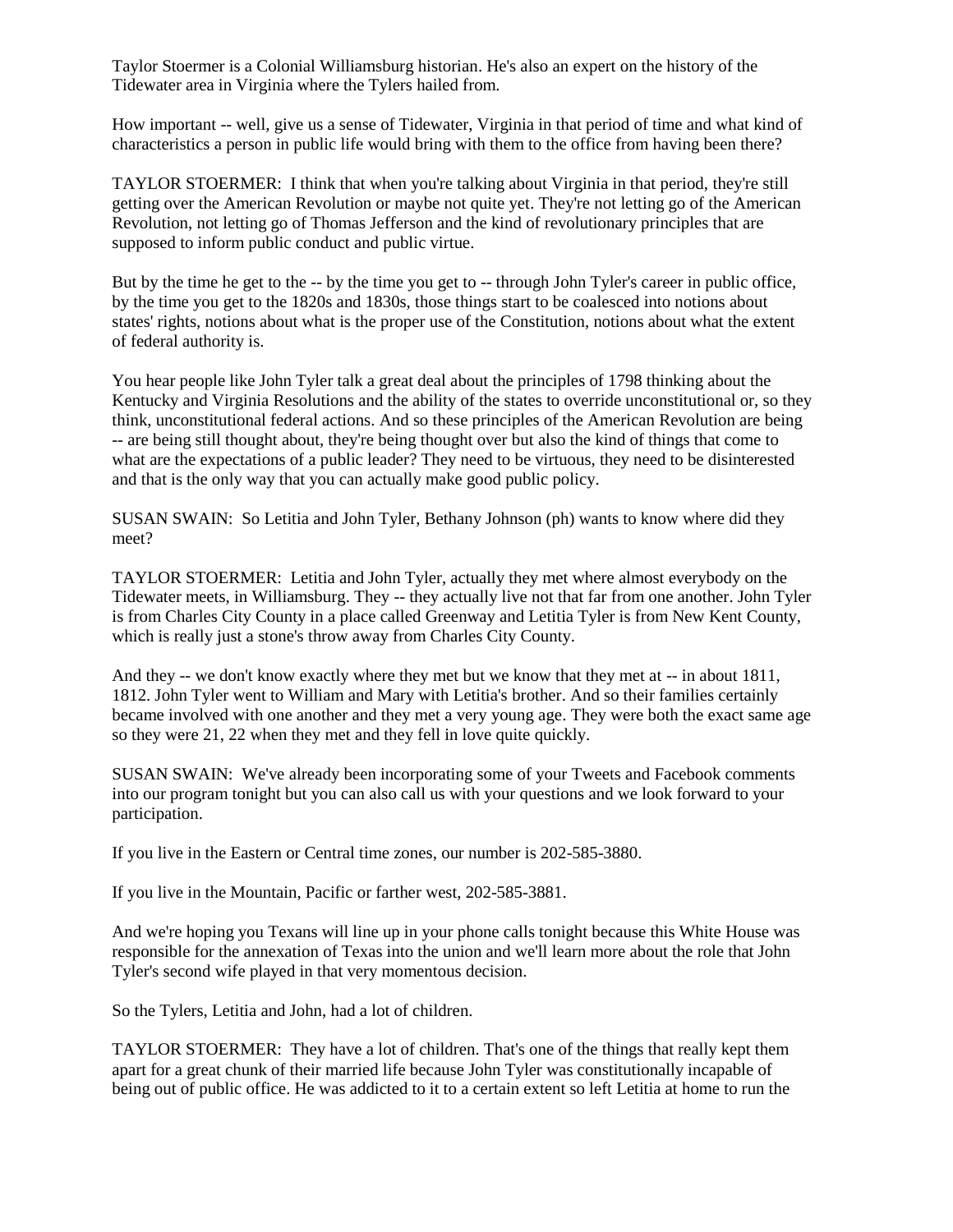family, to run the business and to continue to manage this incredible brood of children that they had almost from the -- almost from the very start.

SUSAN SWAIN: And running their plantation would've been how large an operation?

TAYLOR STOERMER: Well they had a number of different plantations.

One of the issues with John Tyler and with the family is that they are always on the very edge of solvency and so they never live in one place for longer than 10 years. They were always moving around.

And so their plantations, they own probably no more than between 30 and 35 slaves at a particular time and they're growing mainly wheat and corn over about 600 to 900 acres and that's between - they owned plantations -- several plantations in Charles City County, they then moved to Gloucester County on the other side of the York River in Virginia and so they're continuing to try to figure out a way during these very -- these very striking economic -- very striking economic changes to the country like what follows, the Panic of 1819 or that go into what's going on in the -- in the late -- in 1837 to find a way that they can keep their heads economically above water.

And with John Tyler gone for so long, that -- and for so often, six months out of every year while he's in public office, this leaves a lot of that burden resting on Letitia's shoulders.

SUSAN SWAIN: One gets the sense -- and listening to the video we saw from Colonial Williamsburg -- that this was a pretty tough woman. I mean, she had a stroke and was partially paralyzed and yet continued to handle the operations.

EDNA GREENE MEDFORD: And I think that's indicative of -- of the kind of life that women lived during that time, even wealthy women, you know. This was not -- it was rural living and life was tough for them but life was made easier for them by their enslaved laborers and they certainly did use those to great advantage for them.

SUSAN SWAIN: What is known -- question for both of you about the Tyler's attitude at this point - with Letitia Tyler and John about their attitude toward slavery?

TAYLOR STOERMER: We know quite a bit.

John Tyler is one of the staunchest supporters of slavery that ever inhabited the White House. He was vocal about it throughout most of his career and he believed firmly and he said that slavery is the greatest property that a Southerner can own. He believes this is the backbone of the society.

Letitia, we know a little bit less about. We know from -- from a story that actually ends up in some of the abolitionist press later on in the 19th century of a -- of a former enslaved man who had been a member, in fact, of the Christian family who recalled that that -- that John Tyler actually would -- he may have been less kind to -- to the enslaved men and women who are out in the fields. But when it came to the enslaved men and women in the household that he -- that he -- that he stopped right there, that they wanted Letitia's protection and they were treated very well.

Now you can read a little bit too much into a story like that. But whereas we have some very clear understanding of what John Tyler's views are and they're consistent throughout his life, Letitia is a bit different.

SUSAN SWAIN: Dr. Medford, we've been, each program, looking at the census statistics for the time period and here's the 1840 view of America through the census: The population had reached 17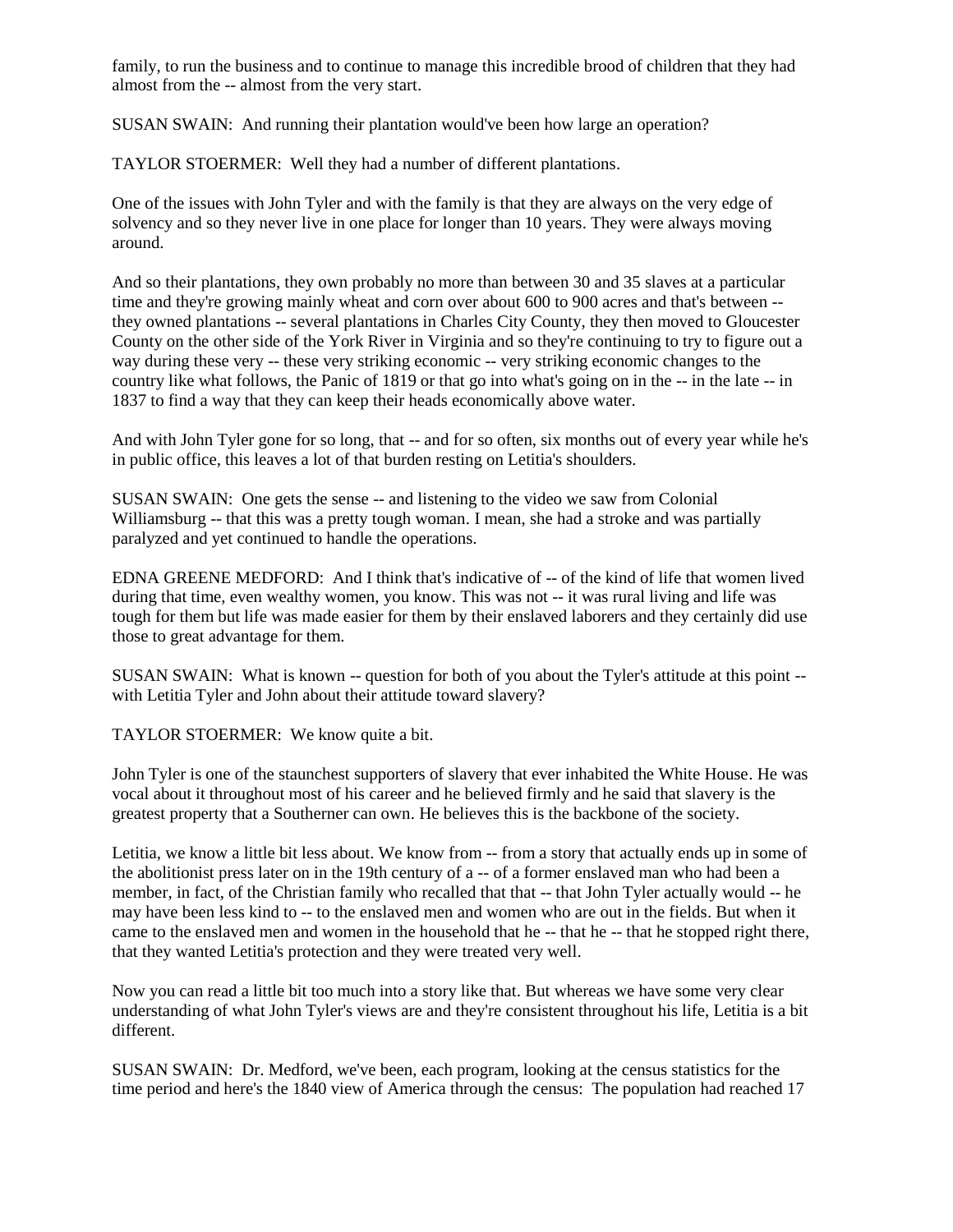million in now 26 states. That's a 32 percent growth since the 1830 census and we consistently see 30 percent each (inaudible) 10 years.

The slaves numbered 2.5 million, which was almost 15 percent of the population and another sea change, New Orleans joins the list of the largest cities in the United States.

So I want to ask you two things on that. We heard about the Tylers and their attitudes toward slavery. Give us a quick capsulation of what was happening in the country at large over slavery at this point in 1840.

EDNA GREENE MEDFORD: This is a tremendous period of sectional tension. There -- we -- we sometimes like to think that the country's divided regionally, that everyone in the North is anti-slavery and everyone in the South is pro-slavery. It's not quite that simple but at the same time, it does tend to fall along those lines for specific reasons.

First of all, people in the North who had benefited from slavery and the slave trade certainly, until it was ended in 1808, now have moved into a different economic arena. They no longer need slavery and in fact, slavery is a threat to them because of the free labor system in the North. And the kind of economy that is needed to preserve institutions in the North are different from those in the South.

And so what's happening in Congress is both groups want to control the legislation because if you are a more industrialized region then you want certain kinds of laws passed that they're going to support that economy. If you're more agrarian than you're going to be at laws that will -- will support that.

And so there's a tremendous amount of concern about the expansion of slavery. It's not so much that Northerners are anti-slavery because they're humanitarians but it's because of how slavery impacts them or how the expansion could impact them.

SUSAN SWAIN: Barbara is our first caller tonight from Brownstown, Michigan.

You're on the air, welcome.

FEMALE: Good evening, C-SPAN. I love this series.

I would like to know what was the duration of both of the president's marriages and how many children would he have had as a result of both marriages? Thank you so much.

SUSAN SWAIN: Thank you.

I saw one book that referred to John Tyler as the father of our country.

#### (LAUGHTER)

(CROSSTALK)

TAYLOR STOERMER: I think that they had 16 or 17 children. It depends upon whether you count the ones who lived (inaudible) 16 or 17.

EDNA GREENE MEDFORD: I think a total of 15.

TAYLOR STOERMER: Totally?

EDNA GREENE MEDFORD: Um-hum. I believe a total because there were eight by Letitia.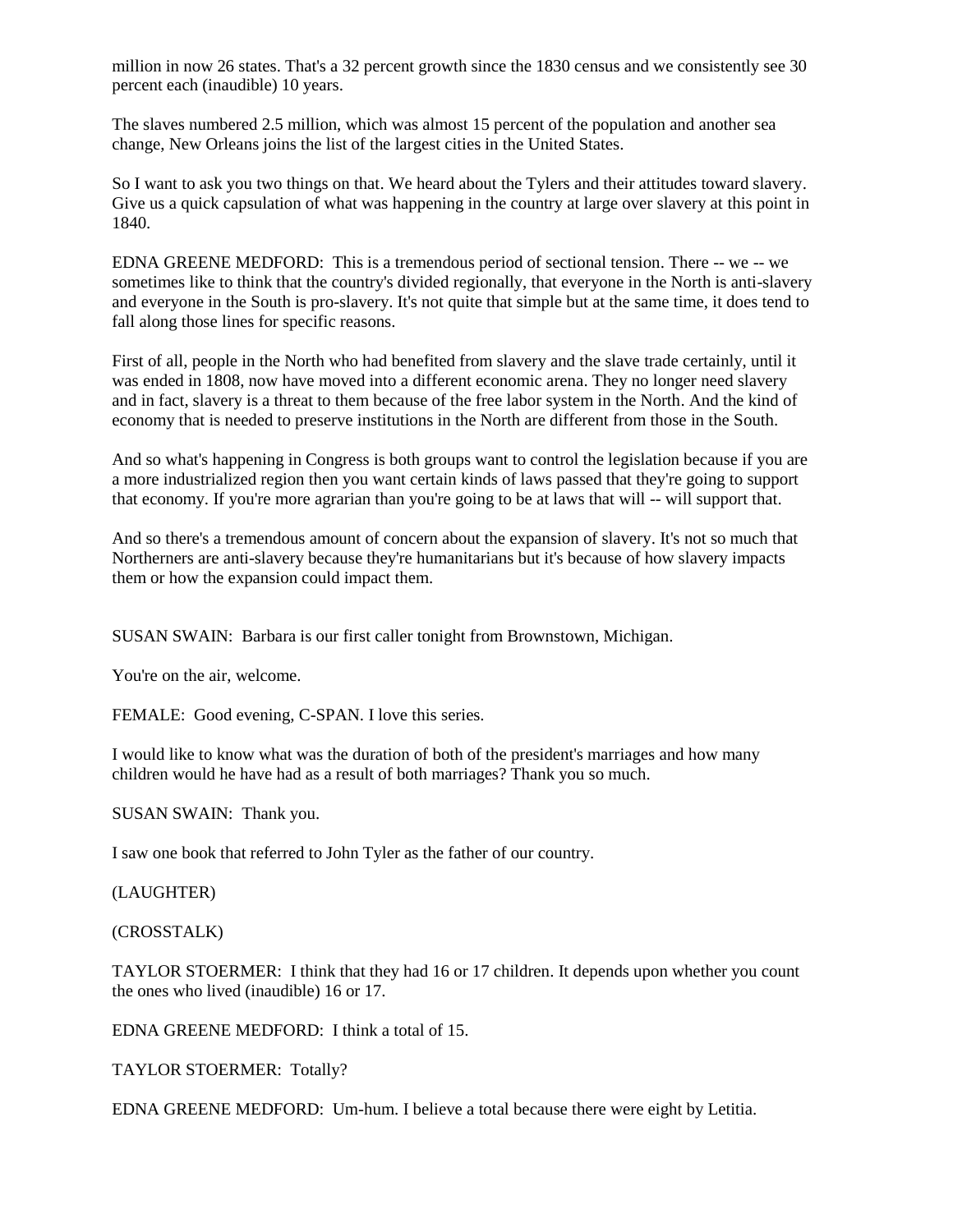# TAYLOR STOERMER: Right.

EDNA GREENE MEDFORD: And I think one died very quickly, that was in 1825, and then seven by Julia but with a very, much shorter marriage too.

TAYLOR STOERMER: Right. That's because they -- he was married to Letitia for 29 years and then he was married to Julia from 1844 to when he died in 1862 so 18.

SUSAN SWAIN: Well, the -- the Tylers learn, as you tell us, of the fact that they are coming to the White House and he is the 10th President of the United States.

Letitia's health is precarious. How does she carry out the role of first lady?

TAYLOR STOERMER: Well, it depends what you mean by first lady and I think that it gets us into a very interesting conversation about what is a first lady? Is it just someone who happens to be married to the president or they have to fulfill these very particular roles?

And so with Letitia, she is by nature a retired person. She prefers to stay at home. She prefers a quiet life. She does not like the kind of public activities that a -- that first lady -- we normally associate with the first lady. So even -- even without her illness, even without the stroke, I think it would have been a fairly quiet White House in the residence.

However, that doesn't mean that there aren't other people there to fulfill these roles. That just means that she has to have other people do it for them. And it's a big family as we pointed out. It is a -- it is a closely knit family, they have their -- a lot of their daughters were living in the White House. They have a son and -- a son and daughter-in-law living in the White House.

So she really turns all of that extraordinary social energy over to them, in particular their daughter-inlaw Priscilla Cooper Tyler.

SUSAN SWAIN: Well, Gary Robinson (ph) timely asks us by Twitter, "What role did Priscilla Cooper have during Letitia's White House and after her death"?

EDNA GREENE MEDFORD: She is serving as unofficial hostess and -- and with -- especially with the Tyler daughter, Letitia, the namesake. She is an interesting person because she was an actress at a time when it was not a good thing for a woman to be doing that, it was not considered respectable. But the Tylers accepted her and more importantly, Letitia accepted her. She was very close to her.

And so she would have been performing most of the functions that Mrs. Tyler would have been performing had she been able to do so. And it's not so much that she is not doing anything. Even though she's disabled because of the stroke, she's still giving orders from her bedroom, so to speak, and she can't go out in the way that Priscilla can and her daughter can. But she's doing some things.

SUSAN SWAIN: John Tyler's presidency was full of momentous issues. Do we have any evidence that Letitia Tyler counseled him politically?

TAYLOR STOERMER: Yes, we have -- we have evidence that she counseled him in one very, very important way. Earlier in their life, she told him to get out of politics, come home, stay out of it, I want you here. But of course, as we talked about, he couldn't stay out of politics. So by the time he was in the Senate in 1830s, she gave up.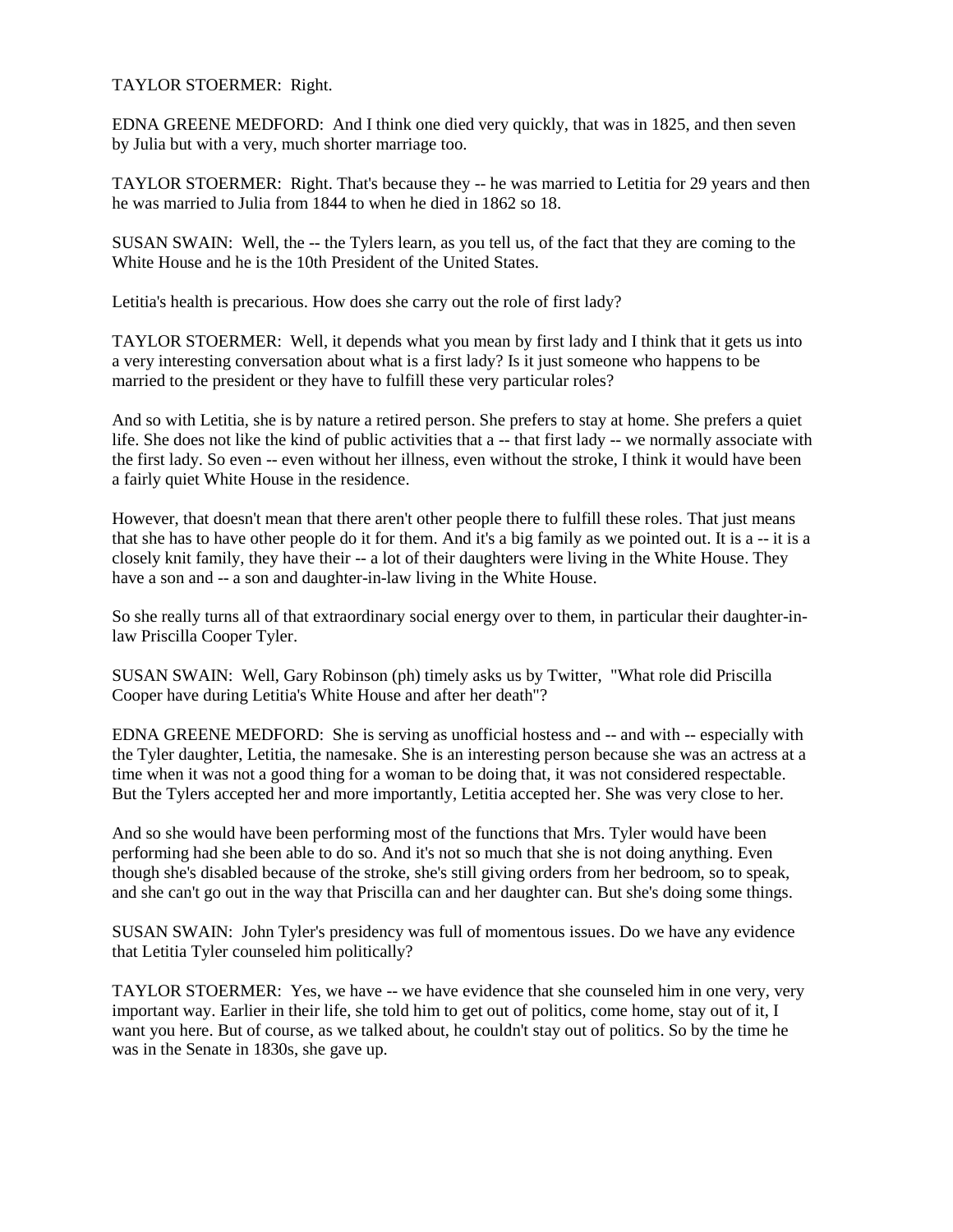After that, while he -- mentioned over and over again in letters to their children that she -- he respected deeply her prudence and her judgment, that political issues, he generally reserved those kind of discussions with his (inaudible).

SUSAN SWAIN: There was a big debate in the Congress about whether or not there should be appropriations for this vice president who assumed the presidency and whether or not they should pay for his expenses in the White House yet you suggest that they entertain quite a lot.

How did they do that?

EDNA GREENE MEDFORD: It had to have been with his own funds...

(LAUGHTER)

... because Congress did not appropriate money for them, at least not to fix up the White House and the White House was an absolute mess at that time, just really in very poor repair. So he must have used some of his own funds to -- to -- to entertain people and they did entertain lavishly.

SUSAN SWAIN: But you suggested earlier that they were always on the edge of solvency so how did they do that?

TAYLOR STOERMER: There were on a shoestring so you assume that a lot of this is coming out of his salary as president.

One of the people who is the most extravagant in that entire White House is John Tyler himself. He spends most of his life in one sense -- in one sort of complicated (inaudible) after another and having his family, particularly people like Letitia, trying to -- trying to keep them outside of it yet there are these -- there are these lavish entertainments,

So Priscilla who probably was taking a page out of Louisa Catherine Adams' book, she holds two - during the congressional session, she'll hold two formal dinner parties every week. She'll do -- every other week, she'll do public perceptions in the evenings. She will hold public parties every month that would have as many as a thousand people.

She opened up the White House on New Year's Eve -- on New Year's, she opened up the White House on July 4th and she started the tradition of having the Marine Band do -- perform in the South Lawn. They are finding ways to do that. But as Dr. Medford says, that -- that they might be doing it with mirrors because Congress given their battles with John Tyler, they don't appropriate a cent for the upkeep of that White House during his entire presidency.

SUSAN SWAIN: Next is a call from Marvin in Los Angeles.

Hi Marvin.

MALE: Hello.

My question has to do with a constitutional question.

Article II, Section 1 says, "The elector shall meet in their respective states and vote by ballot for two persons of whom one, at least, shall not be an inhabitant of the same state with themselves."

And if both of them came from the same county in Virginia, how was it that they could both be president and vice president?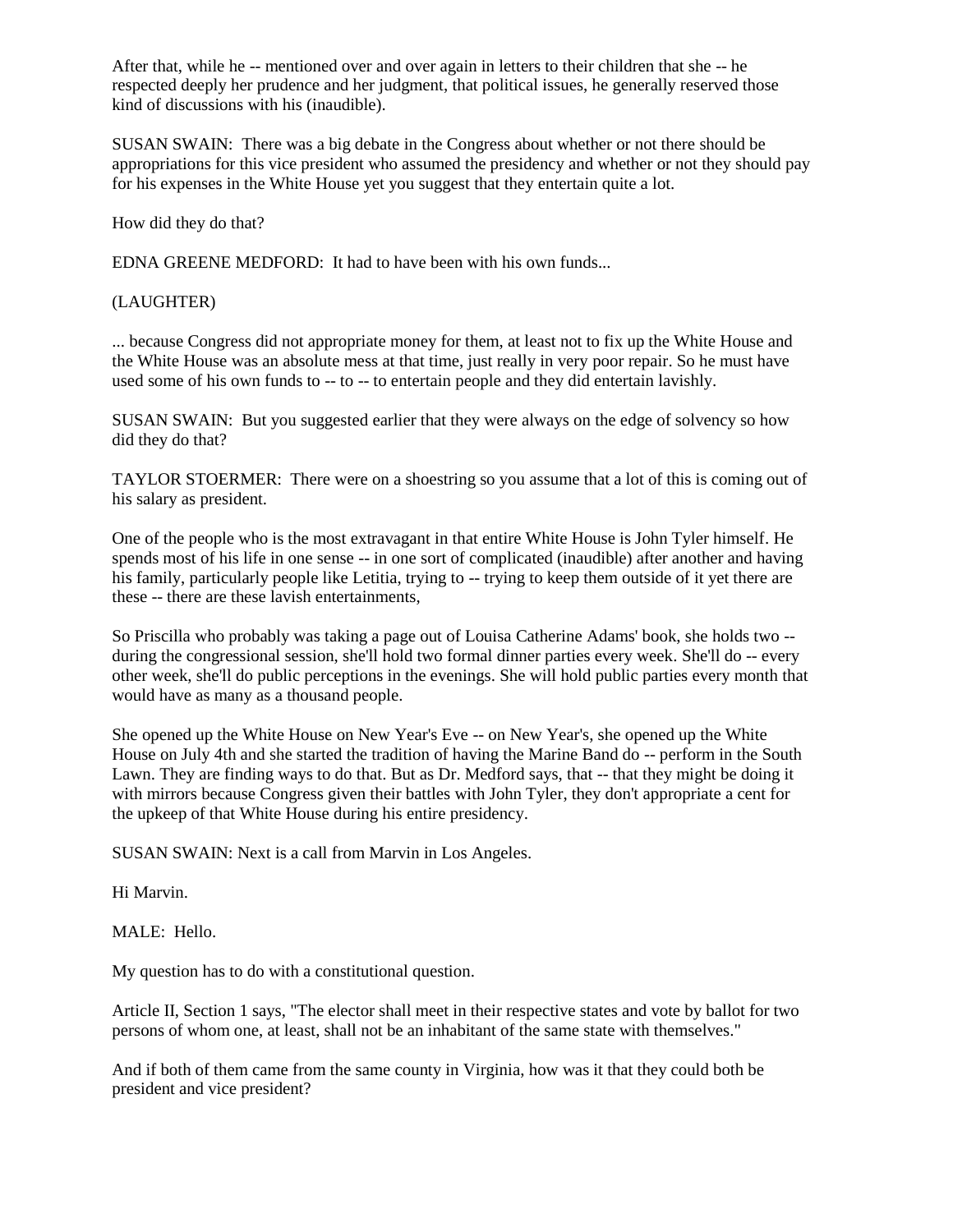And the second part of my question is, is it true that Tyler was called "his Accidency" because of the way he took over as president through the death of Harrison?

Thank you very much for taking my question.

SUSAN SWAIN: Thanks for asking it, Marvin.

Dr. Medford?

EDNA GREENE MEDFORD: First of all, they were born in Charles City County, they were not living in Charles City County at the time that they were elected. Harrison was in Ohio. John Tyler was in Virginia but Harrison was in Ohio.

And the other question was about...

TAYLOR STOERMER: "His Accidency."

EDNA GREENE MEDFORD: Oh, "his Accidency.

TAYLOR STOERMER: As one of the things he was called.

(CROSSTALK)

EDNA GREENE MEDFORD: Absolutely. Yes. The accidental president or "his Accidency" because no one when expected that John Tyler was going to ascend to the presidency.

SUSAN SWAIN: What kinds of issues that he face when he came to office?

TAYLOR STOERMER: Well, there are the personal ones and then there are the broader political ones.

The personal ones are that people didn't trust him, they didn't like him, they didn't expect that he was going to be on the ticket in the first place, he wasn't even the first choice of being a vice president official candidate for the Whig party and so they were fine with letting go off and live in Williamsburg while William Henry Harrison was in the White House. So those are sort of the personal things he has to deal with.

The border political issues are really -- there is certainly the issue over the renewal of the Bank of the United States. There are major issues over the tariff and over protective tariffs depending upon -- and how you felt about it depended upon what part of the country you lived in as to what was being protected and what wasn't

But of course the biggest one that comes up to define the presidency I think is really about the expansion of slavery, is the -- is the annexation of Texas and how -- what that means for the -- either the strength of the Republic or its weakness in terms of what you think of the impact that has on slavery.

SUSAN SWAIN: Next is a call from Harold watching us in Sioux City, Iowa.

MALE: Yes, thank you for taking my call and I really enjoy the program.

My question is will you -- you had a number of talks about Jackson and Tyler and they both had slaves.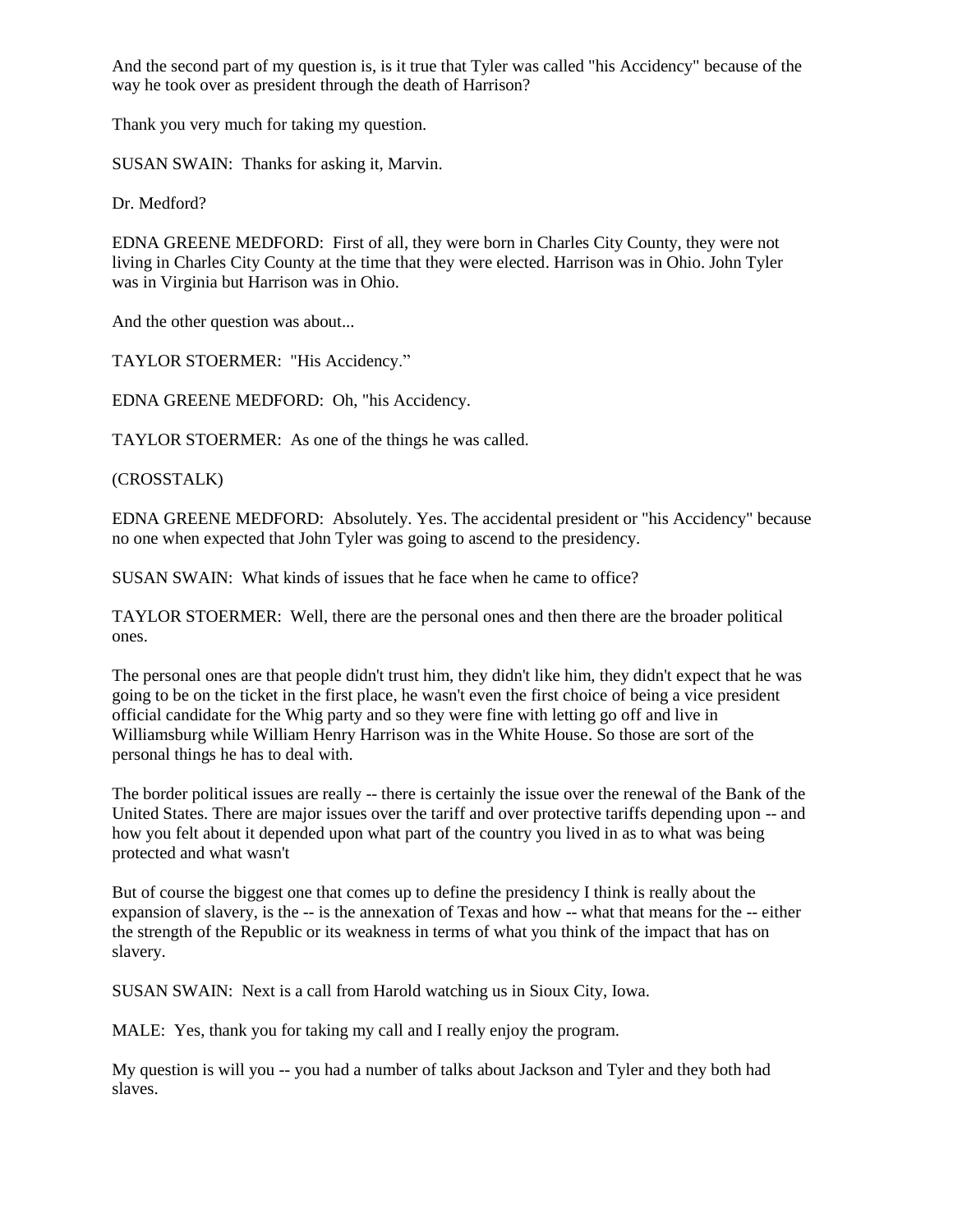How did those slaves fare after enduring the Civil War and were those plantations burned by the Yankees or how did that come out?

I'll hang up and I'll let you answer. Thank you.

EDNA GREENE MEDFORD: Well, certainly the Union Army is coming though twice actually as a consequence of McClellan's Peninsula Campaign and each time that the Union Army comes though, the enslaved population leaves, they take the opportunity to leave.

What's happening in Charles City on the Tyler plantation, Sherwood Forest, is that Julia has left, she has fled and gone to New York at Staten Island to live with her mother. And so there are enslaved people left behind and they -- it is reported that some of them take over the plantation

Certainly the House is -- there are some things that are done by the Union Army probably and perhaps by local people as well. The plantation is in a bit of a mess when the war was over, which is not that unusual for plantations in certain areas of the South at that time.

They certainly do -- enslaved people certainly do suffer during the war, but they get their freedom as a consequence of it as well. And so there is an incident where Julia writes to President Lincoln because one of her neighbors who is a notorious cessationist is arrested by the Union Army and it happens to be a part of the Union Army that's under the control of General Wild who is commander of the African Brigade and some of the people who are attached to that unit had been enslaved by this gentleman, William Clopton and they are allowed to beat him and Julia is absolutely enraged of the idea.

She is also concerned as well that her niece is left behind so she is concerned about her well-being. But she actually writes to President Lincoln and complains about it and she signs her letter "Mrs. Ex-President Tyler," she loved to use that.

SUSAN SWAIN: Well we have not even introduced Julia into our tale yet so tell us about the death of Letitia Tyler in the White House.

TAYLOR STOERMER: She died on September 10th in 1842. She had another massive stroke.

SUSAN SWAIN: Did she die instantly?

TAYLOR STOERMER: She -- there is no evidence that there's any kind of lingering, that she dies fairly quickly and it is -- it hits the family like a ton of bricks.

SUSAN SWAIN: Was there a White House funeral for her?

TAYLOR STOERMER: Not that we know of, that they kept things very private. In fact, she was buried at her home, a place in New Kent County rather than at Greenway Court rather than anyplace else that they -- that they may have lived. She was buried at her home with her parents.

And so it was a very -- it was a very, very quiet -- a very quiet event but it was mostly manifested in the kind of impact that it had in her children. They were devastated.

SUSAN SWAIN: What about the president himself? What was his reaction to losing his wife?

TAYLOR STOERMER: Well, at that time from his letters, we know that he was, you know, obviously emotionally attached to Letitia (inaudible) a huge part of his life for a very long time and he loved her dearly.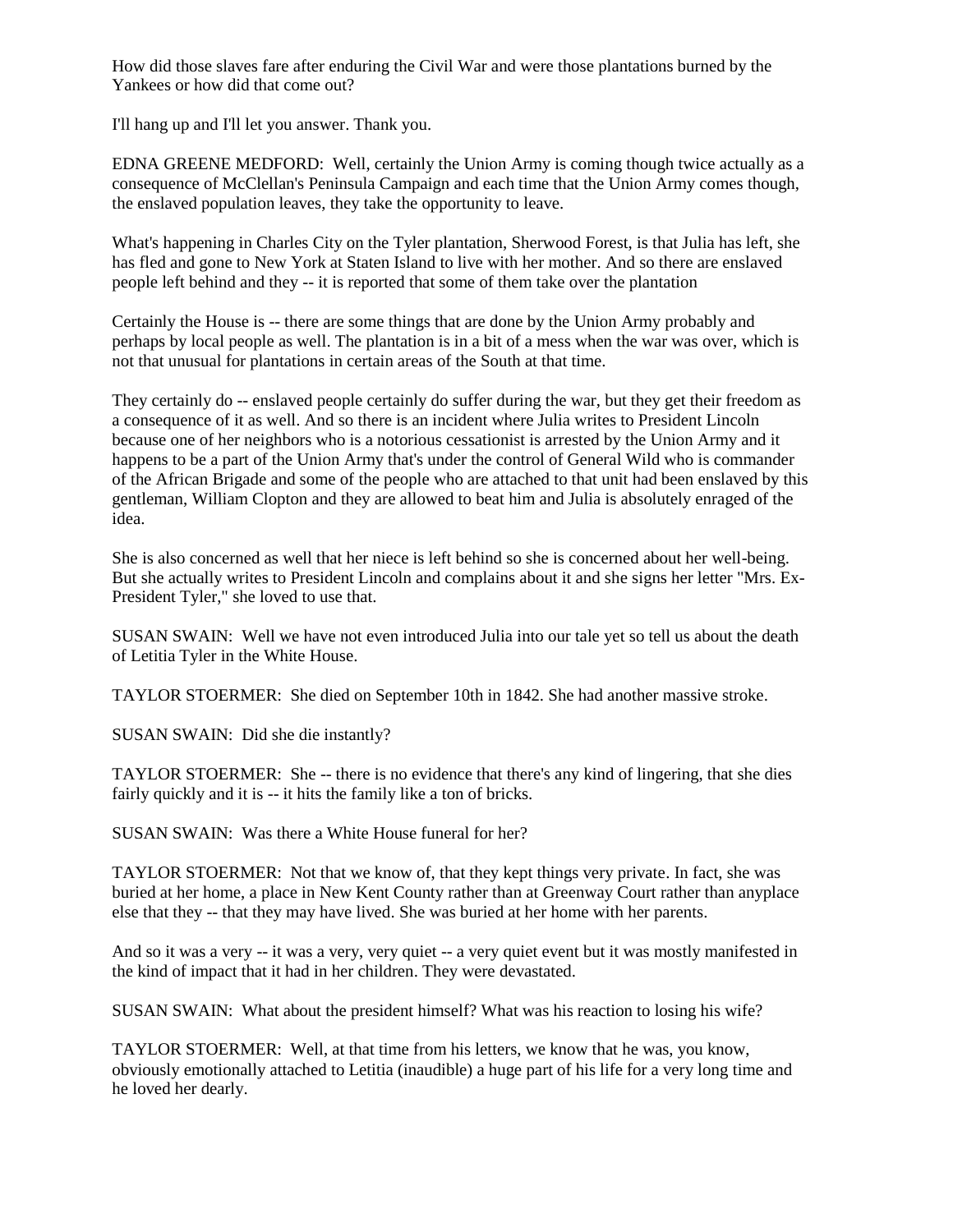However, we also have evidence that he is seeing Julia Gardiner Tyler probably about four months after her death.

SUSAN SWAIN: And who is Julia Gardiner?

TAYLOR STOERMER: Julia Gardiner, who Richard Norton Smith called (inaudible) Madonna of the period -- Julia Gardiner is a -- she's a young woman from Long Island, New York from East Hampton from where in fact Anna Harrison had gone to school. She is from a very well-known longstanding New York family with ties deep into the 17th century. They own Gardiner's Island and the family still owns Gardiner's Island and she -- her father was a New York State senator.

They were in Washington frequently for the social seasons and she was well-known at the White House and was well-known to the daughters of the Tylers and was even known to come over not just for the levies, but -- and for the parties but to do things like quiet games of whist.

And so the families -- the family knew her quite well. She was quite beautiful and quite rambunctious and was very well-educated, both here and in Europe, so it made her quite a charming woman to be around.

SUSAN SWAIN: And she quickly caught the widowed president's eye?

TAYLOR STOERMER: She quickly caught the widowed president's eye. This moved shocking very quickly.

SUSAN SWAIN: When -- we have to establish the difference in age between the two.

TAYLOR STOERMER: Yes, Julia Gardiner is 30 years, almost exactly, younger -- was 30 years younger than John Tyler. And so when they got married, she was 24 and he was 54.

SUSAN SWAIN: One of the amazing things -- we told you how many children John Tyler had. One of his grandchildren is still alive and inhabits Sherwood Forest, which is the Tyler's home in the Tidewater area of Virginia -- you're looking at a picture of it right now -- and he and his wife are residents of the house but they also make it available for tours.

Harrison Tyler is his name. He's 84 years old and we visited him recently in Sherwood Forest, the Tyler's home, where he told us the story of the fateful event that brought Julia and John Tyler together.

# (BEGIN CLIP VIDEO)

HARRISON TYLER: So in March of 1844, she came to the Anacostia Naval Yard in Washington and they fell down at the tunnel. When they got to Fort Belvedere, put a barge out into the bay, you know, they'd fire the big cannon at the barge and it does not report whether they hit it or not but everybody was very pleased with that cannon.

The ship turned around and headed back to Washington. The hardcore few wanted "Let's fire this gun again." So they sent request down to the captain to stop the ship, "Let's fire the gun." But it was turned down.

Well, at that point, somebody looked over and as they're passing (inaudible). So the request was changed to stop the ship and fire the gun in honor of our first president and they couldn't turn that down. But when the ship did face downstream, the gun -- to fire the cannon -- the gun, instead of firing, the right breach blew up and it killed seven people. Among them Sandra Gardiner, also Abel Upshur, the Secretary of State, Thomas Walker Gilmer, the Secretary of the Navy.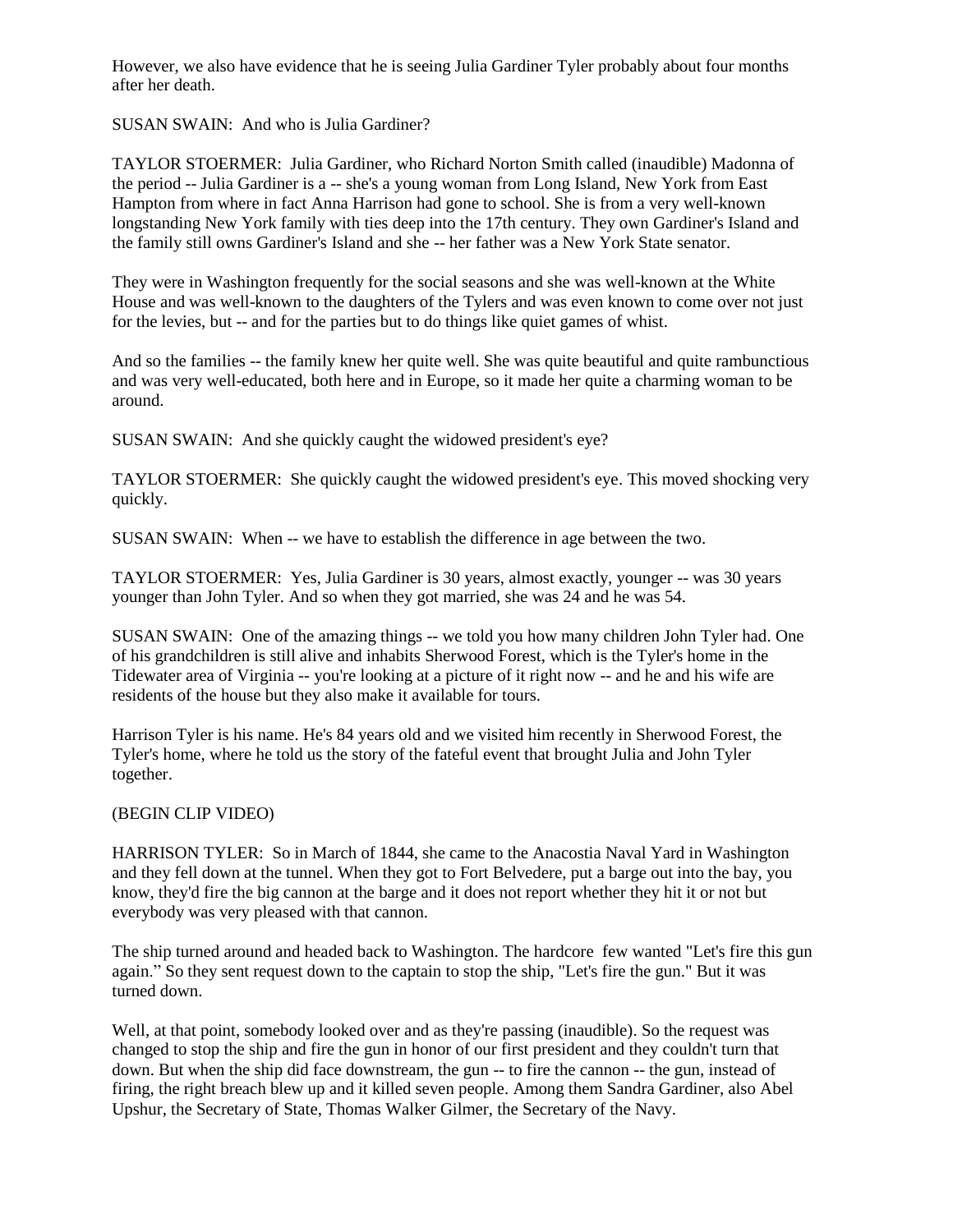Everybody downstairs felt the ship -- when the gun exploded, the ship jerked. So all the handsome young officers that were surrounding my grandmother, who was 23 years old at the time but very beautiful, my grandfather, he had been trying to get to her and talk to her and he couldn't because of all the handsome young naval officers around. But when explosion occurred and the ship shook, they all rushed to go upstairs to do what they had to do, whatever they're trained to do and left her standing there.

Well, she -- she knew her father was up there so she fell in behind them, my grandfather fell in behind her, going up the steps to the deck, a sailor came running back calling out, "Don't let Ms. Gardiner farther, her father is dead."

When she heard that, my grandmother fainted right back into the arms of the president. He caught her tenderly and gently. So the ship did go and dock and when it docked, he picked her up and carried her down the gangplank. As she was going down the gangplank, she came to.

Later, she wrote her mother saying that the first thing she remembered was going down the gangplank in the arms of the president and she struggled and her head had -- it fell over into the crook of his arm and she could look up into his eyes and she wrote her mother saying "I realize for the first time that president loved me dearly."

#### (END VIDEO CLIP)

SUSAN SWAIN: We promised at that outset that there would be a tale of a secret marriage. So tell the story.

### (LAUGHTER)

TAYLOR STOERMER: June 26, 1844, it's only four months after the disaster of the USS Princeton so Julia's father has only been dead for four months and so there is still a period of mourning that should be publicly and appropriately observed. But he has -- but John Tyler has secured -- even in that rough period of time secured the permission of her mother for them to get married.

She was worried about his financial situation and about whether or not he would be able to continue her into the manner that was accustomed and when he was able to do that sufficiently she gave her permission. She had -- they had a very, very small, private secret wedding at an Episcopal Church in New York City. There were only a handful of people there, one of his sons, a couple of his political friends and a few members of her family. But the public didn't know about it until the next day.

SUSAN SWAIN: So the president disappears from Washington, checks himself into a hotel in New York City and gets married.

TAYLOR STOERMER: Um-hum. Yeah, it shows up in the newspaper that -- well, he's just going off to basically -- he's going off for his health. He's going to take a little bit of a vacation and he pops up in New York City and then it's in the newspaper the next day, oh by the way, the president has just gotten married to one of New York's most prominent social families.

SUSAN SWAIN: What was the reaction at that time?

EDNA GREENE MEDFORD: Well, people, you know, gossiped about it. It was were so soon after his wife's death although it really was not that soon after her death. But they were very much concerned about the age difference with many people feeling that it was unfair to Julia that she was married to this man who was so much older than she was. So a lot of people didn't like it, his daughters certainly did not.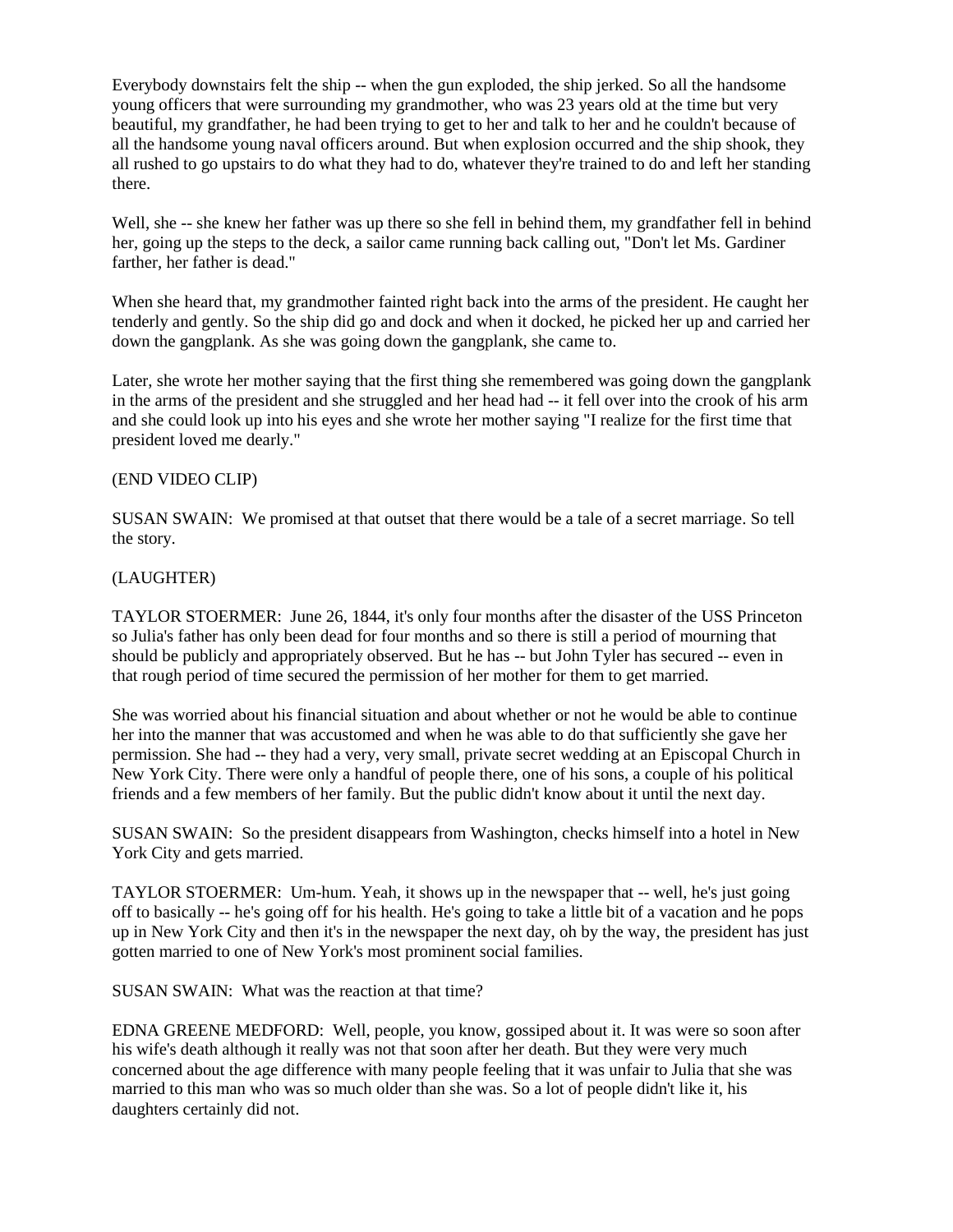TAYLOR STOERMER: They certainly thought that it was too soon.

EDNA GREENE MEDFORD: Absolutely because they were very loyal to their mother, understandably. But there was one daughter who never got over Letitia and the other daughters made their peace and that the sons never seemed to have a problem with it. But that one daughter never reconciled with her stepmother.

SUSAN SWAIN: Here is Julia Tyler who was quite a letter writer. So here's one of the letter she wrote to her mother about this event, "the secrecy of the affair is on the tongue and the admiration of everyone. Everyone says it was the best managed thing they ever heard of."

TAYLOR STOERMER: That that was secret was, yeah.

SUSAN SWAIN: Yeah and let's go on to this because this is -- this could be rather self-revealing. The president says, "I am the best of diplomatists. I have commenced my auspicious reign and am in the quiet possession of the presidential mansion."

This is a 24-year-old woman. What should we learn from this quote about her?

EDNA GREENE MEDFORD: She sees herself as queen of the land, OK. She had spent some time in Europe after she had very notoriously posed for an engraving where she was advertising a product, a store actually, and that's something that respectable women did not do during that period so her parents had taken -- she and her sister to Europe where they were introduced at the -- the Court of Louis Philippe of France and she admired how the Queen received her guest. And it was on -- she was seated of course and on a bit of a pedestal and so Julia decided to do the same thing for a time.

But she saw it very much as she was the first lady of the land and she was going to make the most of it.

SUSAN SWAIN: From a family perspective, President Pondering (ph) asked, "Did John Tyler have children older than his second wife, Julia?"

TAYLOR STOERMER: Yes, his oldest daughter was several years older than Julia.

SUSAN SWAIN: And what was the family reaction?

TAYLOR STOERMER: The family reaction was -- as Dr. Medford pointed out, it was -- at first, it was -- among the daughters, it was very negative and very virulent that it took -- as she said, Letitia never reconciled to it. Lizzie, it was three months before she even acknowledged that the marriage had taken place. For the youngest daughter, that she eventually came around, the oldest daughter came around,.

But the sons who were already familiar enough with Julia that they were -- that they were OK with it by then.

SUSAN SWAIN: But reading that quote, do we have the sense that this was a young woman with great aspirations or was this really a love match?

TAYLOR STOERMER: I think that there's probably a little bit of both and that. (inaudible) to divide it out mainly because the correspondence that exists between them and whatever happened in terms of their portrait, we know that John's head-over-heels for her and we know that he's writing Shakespearian sonnets to her. We know he's engaging in that kind of -- in that kind of very cavalieresque way of -- way of courting her.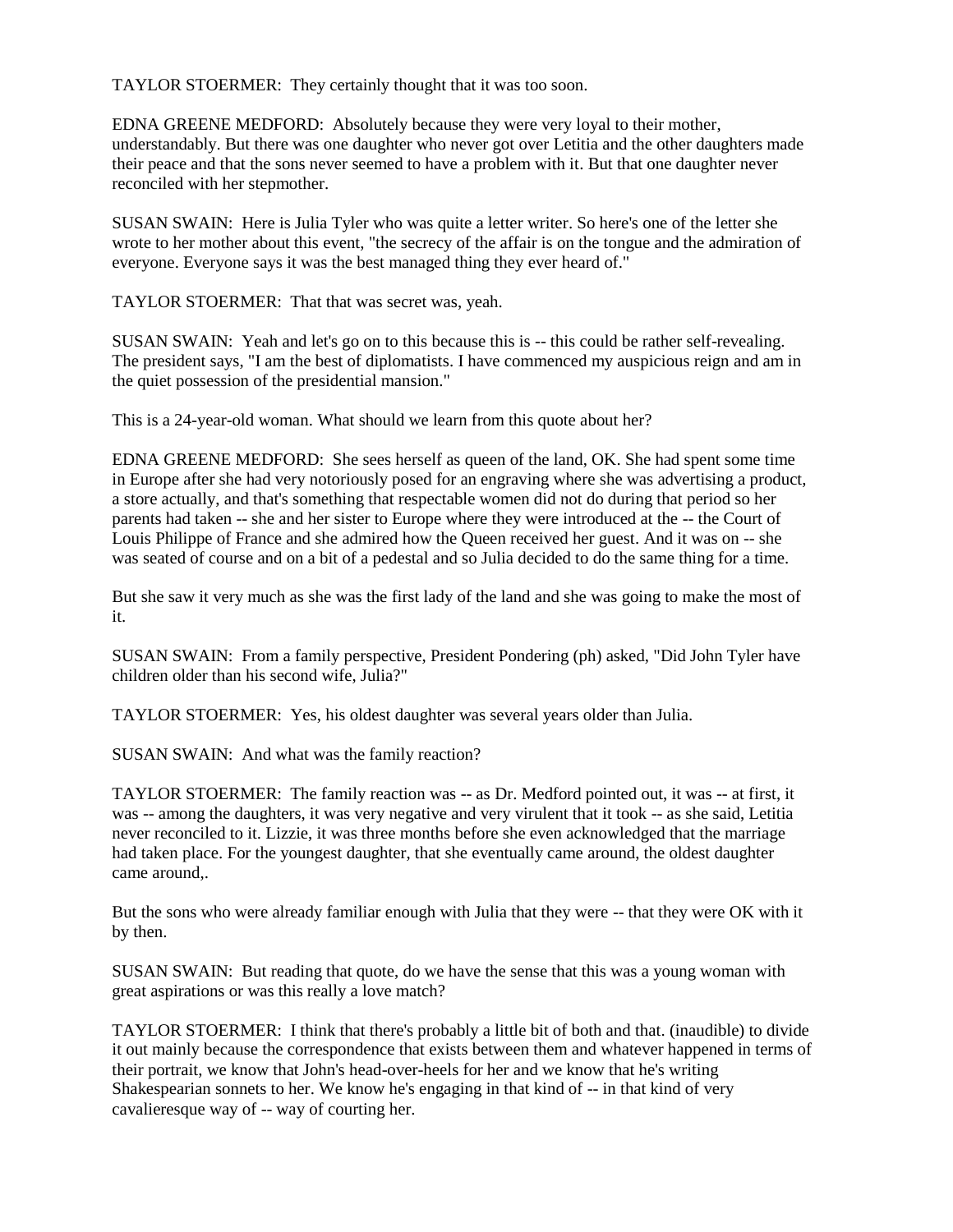With her, the -- it depends on who you believe in terms of what her goals are. In the end, she ends up being his biggest supporter and biggest defender and if it -- and thanks to some very timely advice from her mother, was able to really put that -- was really able to put that in action.

SUSAN SWAIN: Next is a question from Claire (ph) in Owings Mills, Maryland.

Hi, Claire (ph).

QUESTION: Hi. I just wanted to say that a few years ago, a couple of us went to the Sherwood Plantation and Tyler's grandson was then and he spoke to us for about an hour. He was very gracious.

And I wonder if you could just discuss a little bit about their connection with William and Mary.

Thank you.

TAYLOR STOERMER: Wow, their connection with William and Mary goes back to the very beginning. You cannot separate William and Mary from the Tyler family at all. Even to the -- even to the present day, the Tylers go there.

Harrison's, you know, father Lyon (ph) Gardiner Tyler who was president of William and Mary, his father John Tyler had obviously gone -- the president had gone to William and Mary and had been chancellor of William and Mary, his father John had gone to -- had gone to William and Mary and - and the place is as tied with the Tylers as the University of Virginia is tied with Thomas Jefferson.

SUSAN SWAIN: Another quote, which may hit some indication of the match between the Tylers. This is Julia writing about the president again in a letter to her mother, "Really, do you think there was ever a man so equal to any emergency? It is a sort of inspiration for his ideas are expressed at the moment of any emergency with perfect fluency and effect."

### (LAUGHTER)

SUSAN SWAIN: A question from Rachel Davidson Schmoyer (ph). "How did Julia Gardiner, a Northerner, feel about becoming a slave-owner upon her marriage to John Tyler?"

TAYLOR STOERMER: That's an easy one. She comes from a family of slave-owners. New York does not abolish slavery until 1817, the Gardiners owned slaves, there are slaves at -- there are slaves at Gardiner's Island when -- that are owned by her family when she's born in 1820. She's as much born into the slave culture as anybody living in the Tidewater.

SUSAN SWAIN: Were there slaves in the White House in 1840?

EDNA GREENE MEDFORD: There must have been. The Tylers would have brought enslaved people with them and we know that when the Peacemaker -- the gun blew up on the Princeton, one of the enslaved men owned by Tyler was not killed and so clearly he had some of his enslaved people there in the White House with him.

SUSAN SWAIN: Now you talked earlier about Julia Tyler having done this advertisement, she earned the moniker, the Rose of Long Island.

EDNA GREENE MEDFORD: Um-hum.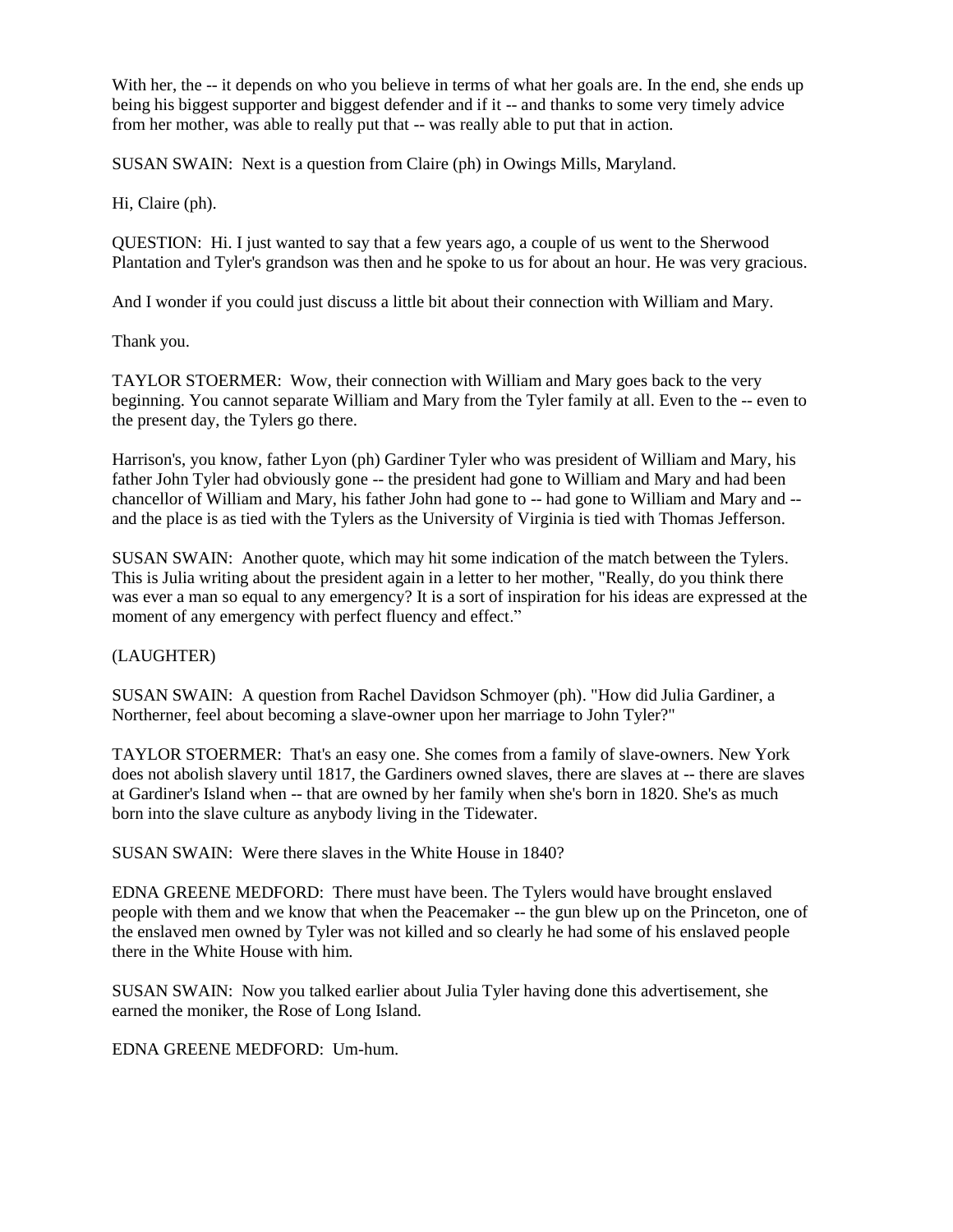SUSAN SWAIN: And she brought that sense -- the sensibility to her job, her eight months as the first lady. It is written in some books that she actually had the services of what was -- what would be thought of is a press agent.

EDNA GREENE MEDFORD: Yes.

TAYLOR STOERMER: She is the Hannah -- Hannah August of...

(LAUGHTER)

TAYLOR STOERMER: ... of the 1840s.

SUSAN SWAIN: The president himself didn't have a press...

TAYLOR STOERMER: No. No, not at all.

EDNA GREENE MEDFORD: She loved publicity.

TAYLOR STOERMER: Yeah.

EDNA GREENE MEDFORD: She -- the more notorious, the better. She made it a point of cultivating the friendship of a reporter and she would report what was happening in the White House in terms of the social events and he gave her a lot of personal attention in the articles that he wrote about her.

So she was out there in a way that, as I indicated before, respectable women did not do. But this is a new era. I mean, think -- this is the time when the women's movement is under way and interestingly enough, you know, someone like Julia Tyler sort of fits in, to a certain extent. She's very conservative in some ways. But in terms of breaking through the traditional way that a woman should behave, she's doing it in a way that other women are not at that time.

SUSAN SWAIN: Well, this series is called "Influence and Image," so let's spend a few minutes on this image question with Julia Tyler.

In addition to having loving publicity, as you describe her, and having someone helping her with her press, she had these young women who travelled with her. They became known as the "Vestal Virgins."

Who were they? How is she using them?

TAYLOR STOERMER: Well, it seems that what we she did was develop her own court and perhaps it was my own belief but the notion that a first lady could not possibly be seen alone, that there is - that she is representing -- and this is an interesting point about the development of the institution - that she's representing something much bigger.

And so she had these young women who were joining her. They would call them the "Vestal Virgins." They will call them a number of different things depending upon which newspaper you were reading. But that she really believed that she was representing something much bigger than just being the wife of the president and to do that, it requires display, it requires a very conscious shaping of image as an element of political communication, which gets back to the point you were just making.

EDNA GREENE MEDFORD: (inaudible) she receives her guests surrounded by these women all dressed in white.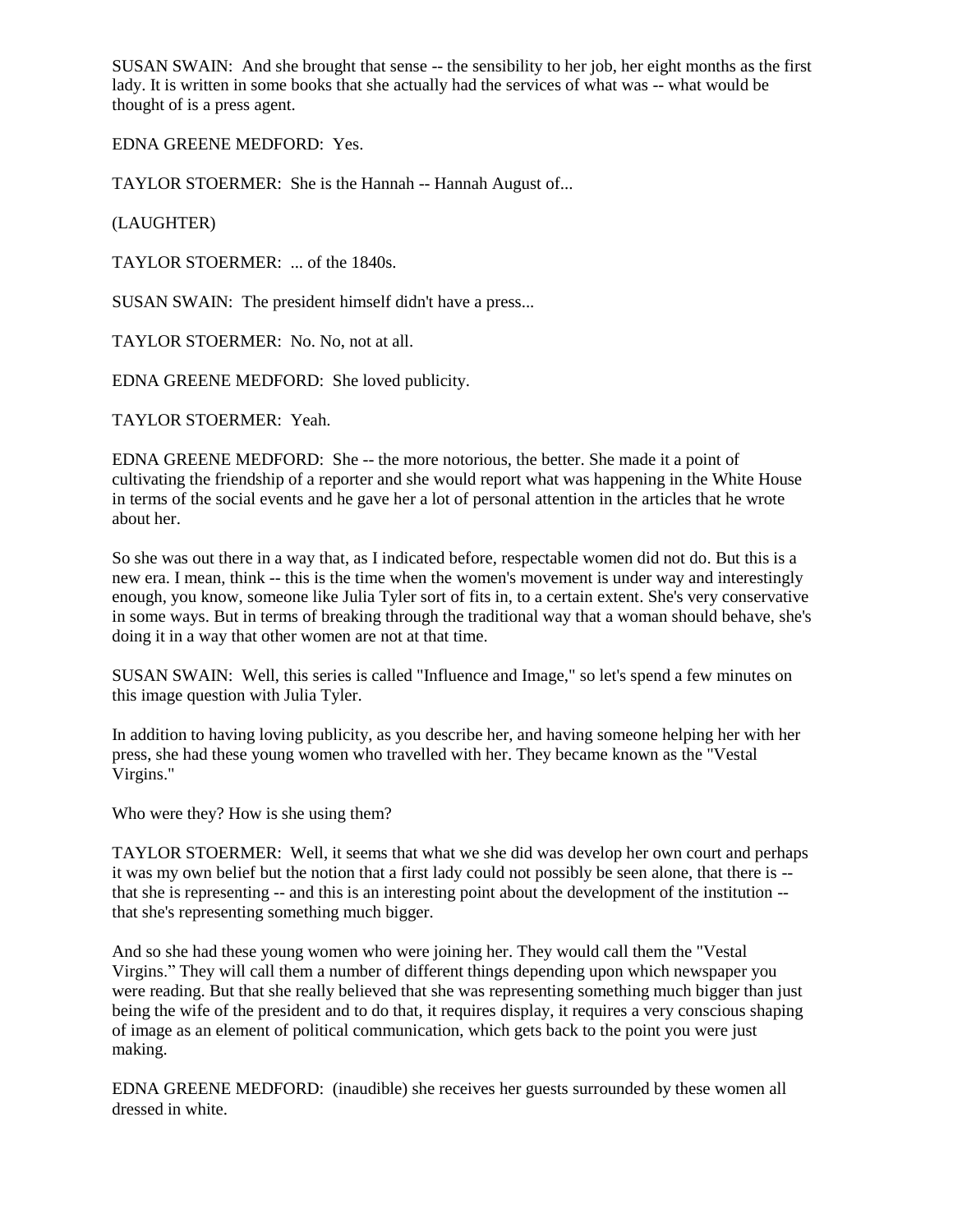SUSAN SWAIN: And what was the public reaction to this? Did they love it or criticized it?

EDNA GREENE MEDFORD: You know, she seemed to be able to do no wrong. I mean, she had her critics but a lot of people loved her, especially men.

SUSAN SWAIN: She also brought dancing to the White House.

TAYLOR STOERMER: Right. She brought -- she brought the Waltz, she brought the Polka, she brought a number of things to -- to the White House. But -- but I think that when you're starting - you're starting to get into the perceptions of that. I mean, it does work both ways that -- especially with the growth of the abolitionist press, that the abolitionist press starts to see these kind of things that Julia is doing in the White House, this level of extravagance as being yet another example of the corruption of the slave party. How -- particularly in -- during a distressed economic period, how could they possibly be doing that?

The only way they could be doing that is because they are gathering all of their wealth and benefits from the fact that they own other people. So -- so the -- in terms of a growth of that abolitionist press and the abolitionists send people just to keep an eye on the Tyler White House and report back on things like this, that what Julia is doing is in fact, in some quarters, very detrimental to that broader image while in other quarters, you know, it's very beneficial to supporting the idea of the imperial presidency.

EDNA GREENE MEDFORD: (inaudible) a certain extent that she redeems herself when she responds to the Duchess of Sutherland who had criticized slavery at America and she writes a letter back and says pretty much, you need to take care of business at home. You've got people from the lower classes there who were starving. And so she doesn't say slavery is right but she does imply that slavery's not as bad as what's happening.

SUSAN SWAIN: Joe is in Palmerton, Pennsylvania. You're on for a panel.

Go ahead please.

MALE: Hi, I love your series.

SUSAN SWAIN: What's your question?

MALE: I read somewhere that John Tyler played the violin.

And did any of his wives play any musical instrument?

SUSAN SWAIN: Thank you. Do we know?

TAYLOR STOERMER: I haven't the faintest clue. I'd be certainly -- he certainly -- but John Tyler certainly played the violin and if you go to Sherwood Forest, you can see the violin.

EDNA GREENE MEDFORD: And Julia played the guitar.

TAYLOR STOERMER: Oh, she played the guitar.

SUSAN SWAIN: Well, speaking of music and image-making, it said that she was the one who had the idea of "Hail to the Chief" being played whenever the president entered a room.

EDNA GREENE MEDFORD: That may have been Mrs. Polk. I...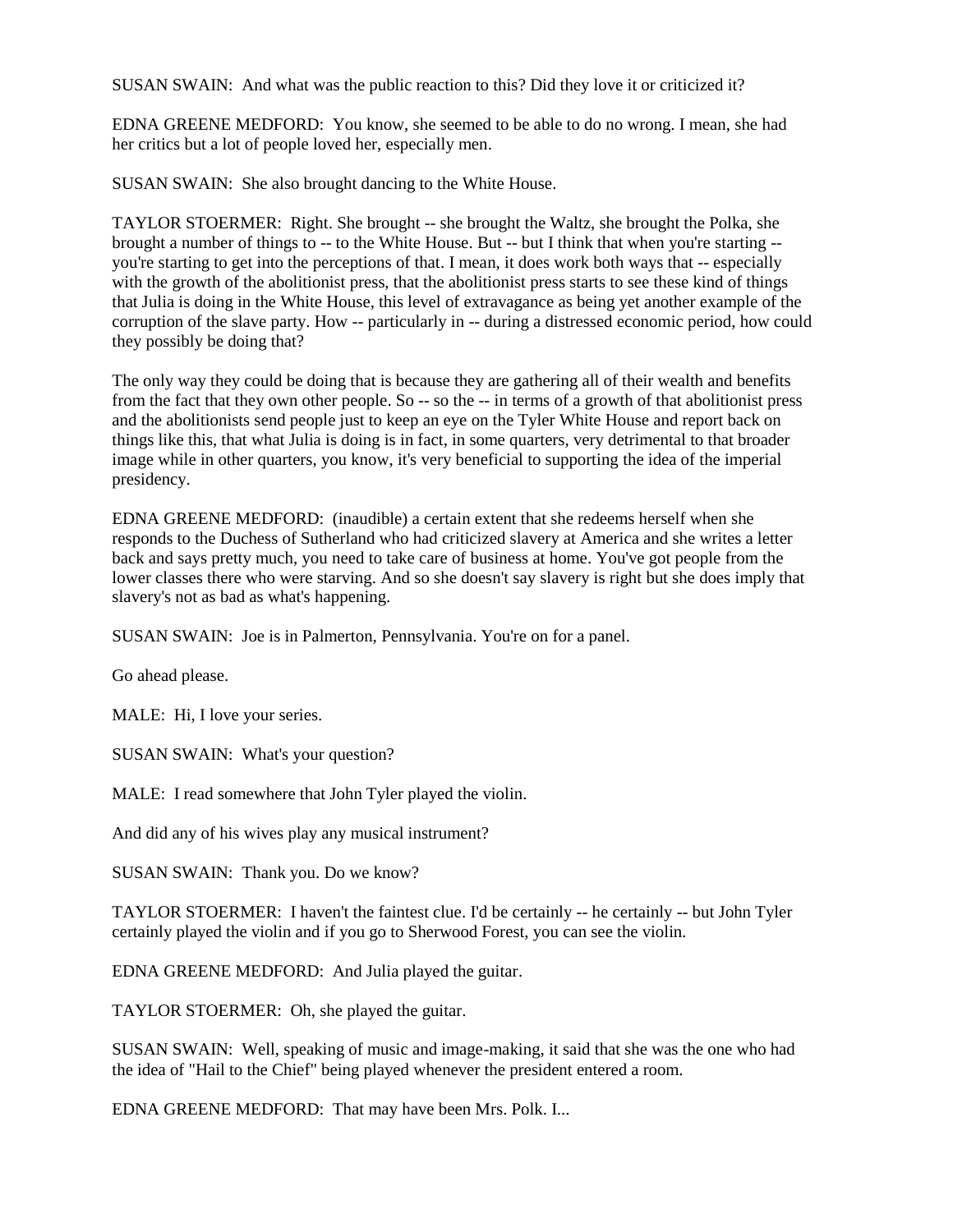(CROSSTALK)

SUSAN SWAIN: Is that right?

(CROSSTALK)

SUSAN SWAIN: No evidence on that...

(CROSSTALK)

(LAUGHTER)

SUSAN SWAIN: (inaudible) in advance here.

And she was, obviously from the photographs of her, just rather fashion-conscious and wore beautiful outfits.

Did she become a trendsetter for women at that time?

EDNA GREENE MEDFORD: I don't know.

SUSAN SWAIN: Was it -- had it become the point, do we known, where women were beginning to watch what the first lady wore and imitate these things?

TAYLOR STOERMER: Well, I think that this gets into the development of mass communication of the period and really what you're able to do in terms of emulating dress, that while engravings are certainly appearing in more and more newspapers, you're still relying mainly on the written word in order to be able to get across the impression of any kind -- of any kind of clothing. So in a particular way, you might be able to set a trend if she's wearing veil or Dolly Madison (inaudible) or something like that.

But for the most part, it's not until much later when there are many more images that are able to show up in a more sophisticated, technologically speaking, American press that you're able to get to the point where you have trends that can be identified in order to -- in order to move on.

SUSAN SWAIN: Julia Tyler was also very political and interested in her husband's political career and we move on to the influence part of her role as first lady, again eight short months that she was in this role. She was very much involved in a major policy issue that we've talked about or referenced already and that's the annexation of Texas.

We return now to Sherwood Forest for Panie Tyler (ph), the spouse of the president's grandson, talks about Julia's lobbying for this policy.

Let listen.

### (BEGIN VIDEO CLIP)

PANIE TYLER (ph): And she lobbied politically, phenomenally, oh my dear for her husband. She had soirees at the White House to lobby.

Tyler was immensely dedicated to the concept of the annexation of Texas to the Union. And during that period, she was able to sway John C. Calhoun, who is a kinsman of my mother's, from South Carolina and she was able to sway John C. Calhoun to vote for the annexation of Texas and she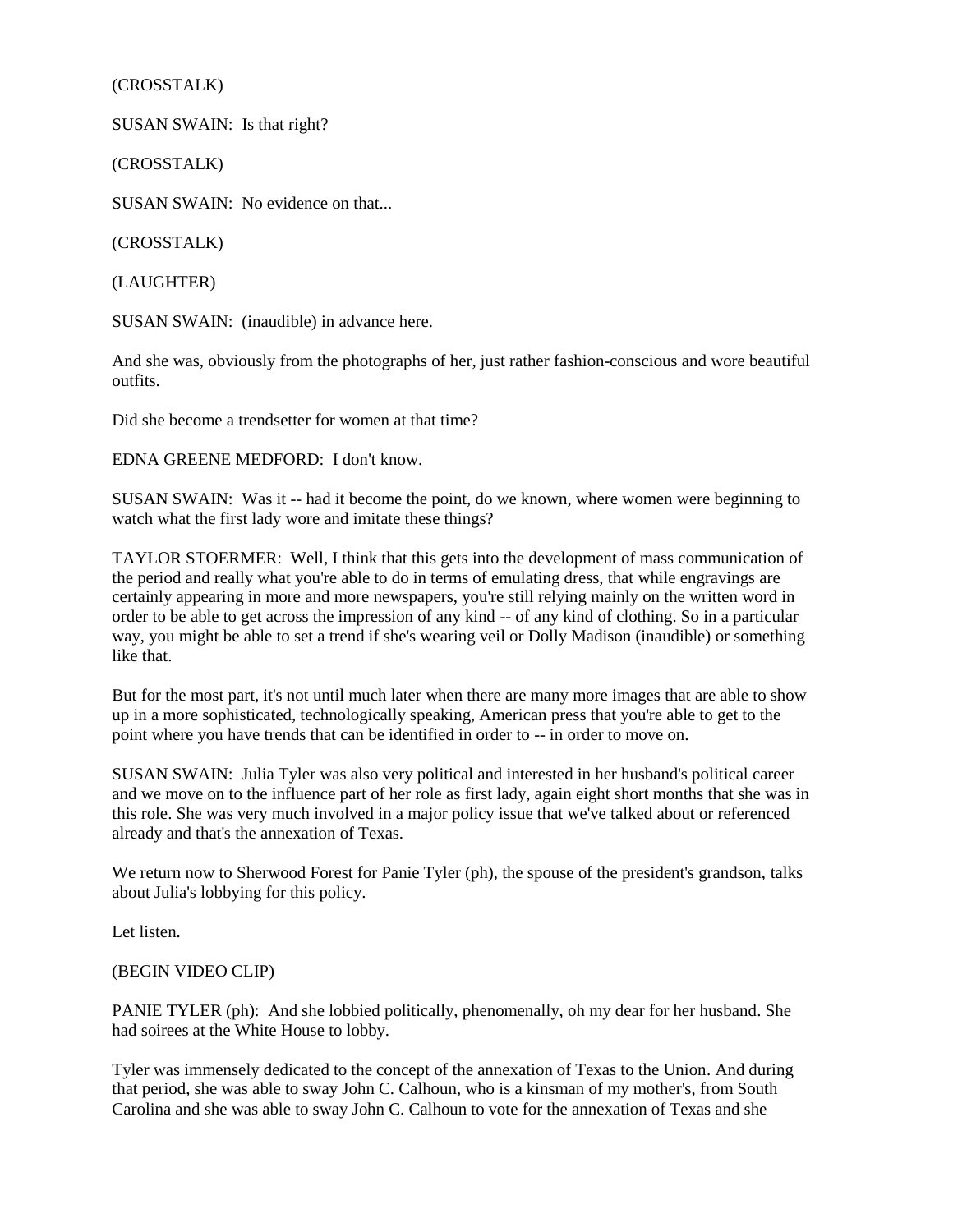worked on Henry Clay but I don't know whether she really was successful and I -- but she took Henry Clay out to dinner and this is a woman without a chaperone, a president's wife, alone having dinner with Henry Clay and she didn't mind at all

And she wrote her mother a letter which I think is priceless. She says "Mother, Mr. Clay was a little insulting. When I told him that my husband wanted him to vote for the annexation of Texas, he said to me 'I am right, Texas should not be annexed to the Union and Mrs. Tyler, I want you to know that I'd rather be right than be president.' And I replied, 'My dear sir, my husband is both.' I truly think that the reply is almost better than the statement from Clay which we hear so frequently."

(END VIDEO CLIP)

SUSAN SWAIN: How significant was Julia Tyler's role in the ultimate decision to annex Texas?

EDNA GREENE MEDFORD: Well, you know, she's keeping tabs of where people stand because she is going to Congress, she's listening to debates. She's trying to twist the arms.

I don't think she is that important to it. She is representing her husband's interest certainly. She supports that but whether or not she has influence over any particular Congressman, I am not so sure about that.

SUSAN SWAIN: Do you have an opinion about that?

TAYLOR STOERMER: Well, she certainly believes she has a lot of influence. I mean I am with Dr. Medford in thinking that her -- there are much more complicated balls in the political air over the Texas annexation issue then anything that Julia Gardiner Tyler is going to solve, especially in those months after the election and people know that James Polk is going to be the next president.

The treaty to annex -- the treaty to annex Texas had already been defeated by the Senate and they have to come up with a new, perhaps not terribly constitutional way of trying to accomplish this if they're going to accomplish it at all. And so they do have to go through these machinations of the joint resolutions for December for about 1844 but that involves much broader political questions in terms of where people are from -- in this political realignment of America that is going on at the time.

There's -- you're -- the Whigs are breaking down, the, you know -- obviously the Republicans are long broken down, there're the anti-Jacksonians and so -- but she firmly believes that she is responsible. John Tyler believes that she is responsible when on March 1, 1845 he signs the joint resolution that annexes Texas, he gives her the pen -- the gold pen that he signed it with and she put it around her neck and wore it as a trophy.

SUSAN SWAIN: Let's take our next question it is from Haren (ph) in Greenfield, California.

MALE: Yes, hello?

SUSAN SWAIN: You're on, welcome.

MALE: Yes my question is about John Tyler's second wife Julia. In the years after he left the presidency at the time when the Civil War began he was trying to stop Virginia from succeeding, but he was unsuccessful so later he supported the secession movement in Virginia and because of that he was considered a traitor and -- but he died in 1862.

And so my question is how did his wife Julia -- trying to redeem his name -- good name after he died in the years following the Civil War?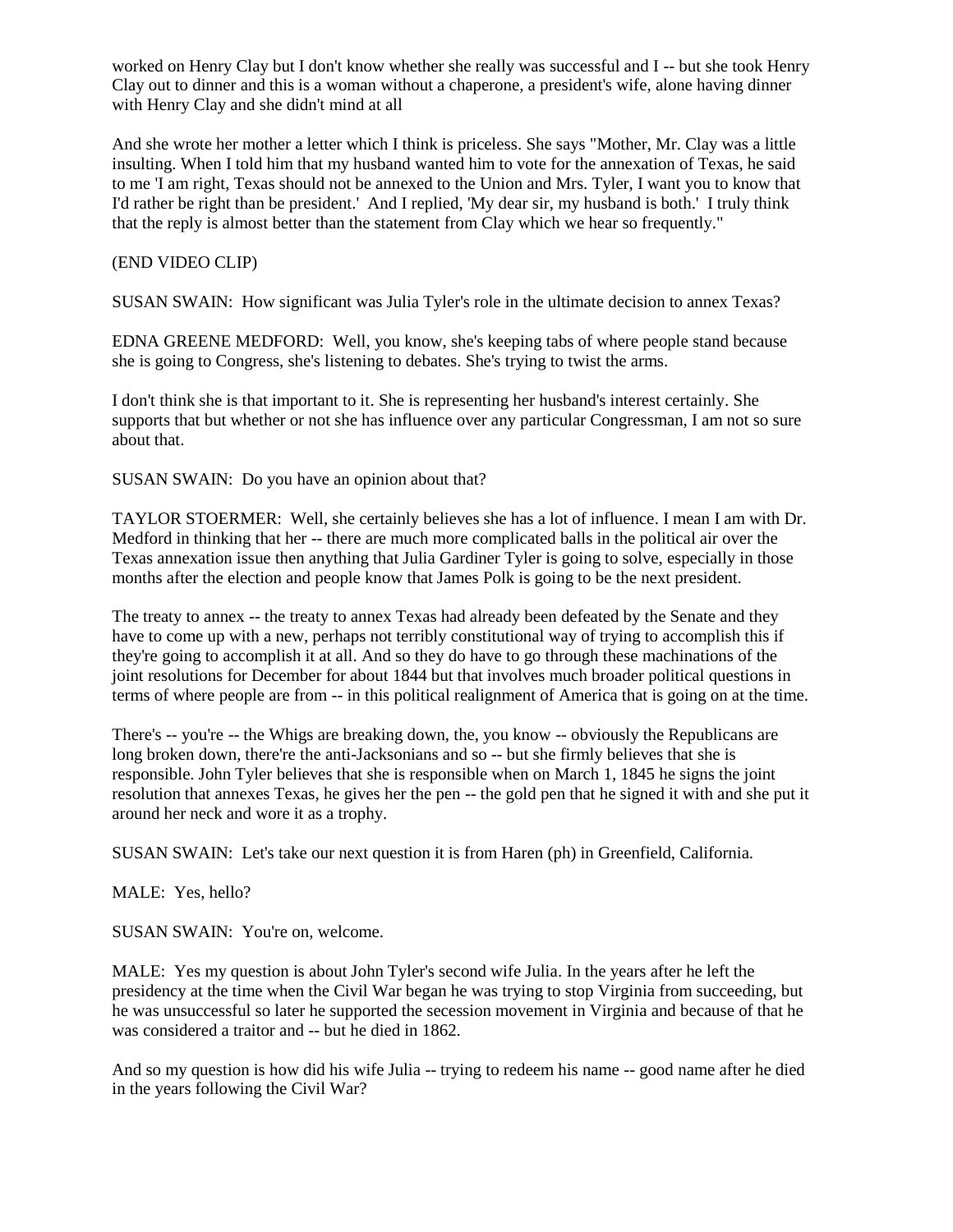SUSAN SWAIN: Well actually we're going to let that story unfold over the next 15 or 20 minutes. Thank you for asking the question. That's where we're going to move on in just a couple of minutes.

Let me ask about, as you're talking about the evolving role of the first lady. We learned that Dolly Madison -- here, I'm bringing her name up yet again...

### (LAUGHTER)

... practiced the art of parlor politics and she -- and that was emulated by her successors.

Is this the first instance of a first lady getting much more personally involved in a political issue that we know of?

TAYLOR STOERMER: Especially when you -- when you're talking about a main matter of public legislation on a public policy, I think that it's tough to find another first lady who is so overtly engaged in a kind of effort whether it's -- whether that level of influence is successful or is meaningful or not, she is certainly being out there actively supporting her husband's position on annexation.

She is talking everybody she can about it, she is writing a great deal about it, she is holding all of the social events at the White House in order to influence that piece of legislation. So if we're talking about a first lady that's being involved in a matter of national public policy and being involved explicitly so, I think that maybe you can peg that to Julia Tyler.

SUSAN SWAIN: Well, here's a question about first ladies and their perceived influence. Jennifer Sherman (ph) asked on Twitter, "FLOTUS Tyler -- and FLOTUS, for those of you who haven't gotten to Washington (inaudible) first lady of the United States. That's kind of from the Secret Service lingo I think -- believe she had a lot of influence and rightly so. Based on the first lady seen thus far, do you think they all felt this way, that they were influential women as spouses of the presidential husbands?"

EDNA GREENE MEDFORD: I am not so sure that all of them wanted to be. That's the first thing. She's perhaps the first who really wants to get involved in that way. The other women I think are willing to simply play the traditional role, although, you know, you have some women who may be saying all kinds of things to their husbands. They're not making it public. We don't know exactly what they're saying to their husbands in terms of that influence.

But in terms of influencing outside of their own household, it's not likely that they even care to -- to serve in that capacity, most of them.

SUSAN SWAIN: Next -- excuse me. Next is a question from Linda (ph) -- is it Speero (ph) or Spyro (ph), Oklahoma?

QUESTION: It's Spyro.

SUSAN SWAIN: Welcome.

QUESTION: Good evening.

I would like to know, how does it affect his relationship with Julia and their marriage with, you know, their children from Letitia? How did the relationship (inaudible)?

Thank you for taking my call.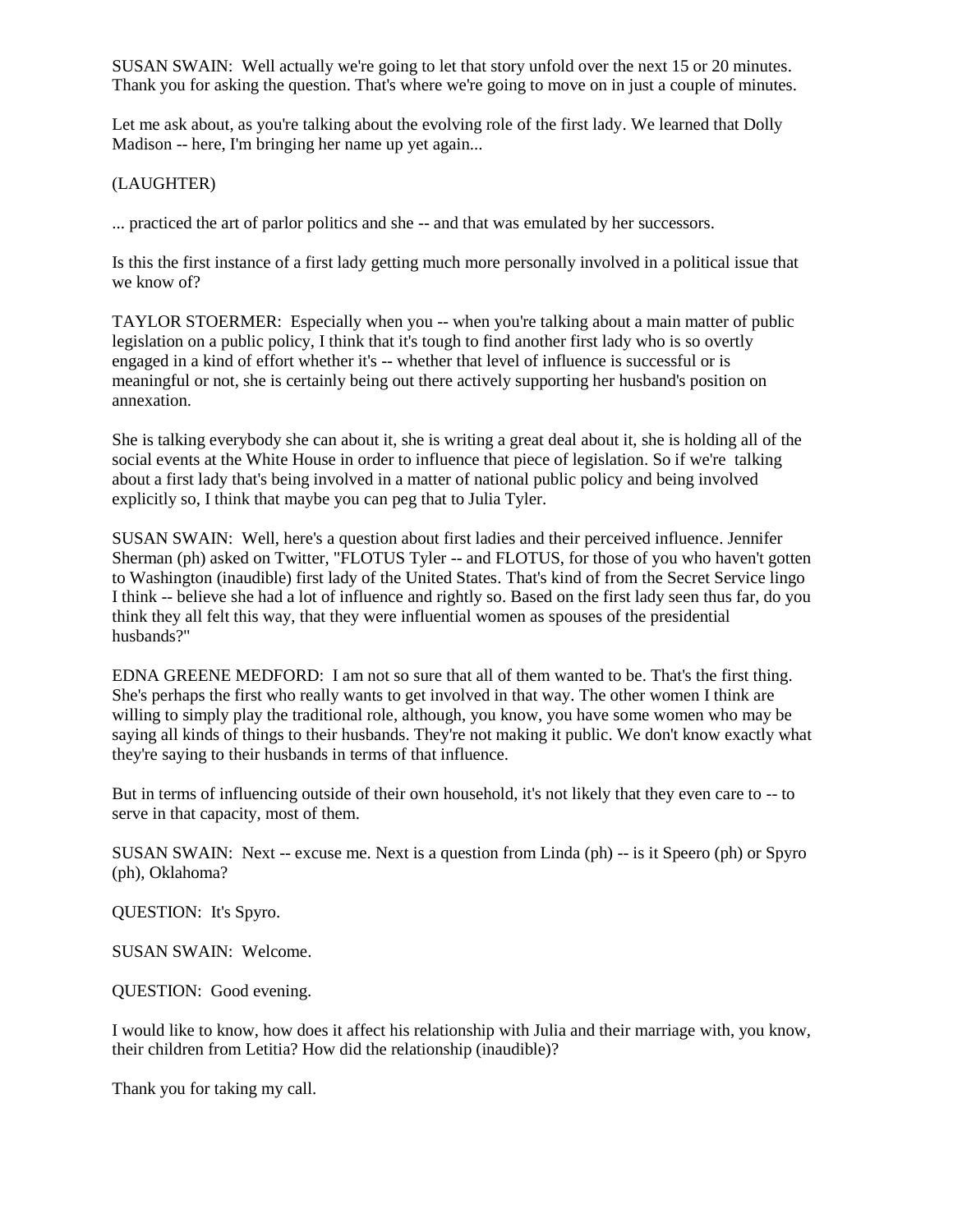SUSAN SWAIN: Thanks very much.

You hit upon that earlier but did the criticism from the daughters affect their marriage? I think that's the question.

TAYLOR STOERMER: No. No, there's no evidence that (inaudible) and in fact because the daughters came around relatively soon except again for Letitia, they really became a very big, fairly close-knit family all gathered there, for the most part, at Sherwood Forest.

The Civil War does a lot of that in bringing them more close together because -- because the members of the family that are cast in other parts like her son, Robert, who is in Philadelphia, they all have to come back to Sherwood Forest. But they do see -- start to see Julia not necessarily as a stepmother but they refer to her -- some of them refer to her as a sister and they certainly come to love her and appreciate her and accept her into the family as such so that her children and -- and Letitia's children, although they're considerable age difference, they do end up -- come -- more than reconcile, they become very, very close.

SUSAN SWAIN: You spoke to us earlier of Whig party politics. John Tyler was castigated by the Whigs, essentially thrown out of the party for some of his positions. So he was a man without -- a president without a party...

EDNA GREENE MEDFORD: Absolutely.

SUSAN SWAIN: ... when the next election came around in 1844 so no chance of him being nominated.

EDNA GREENE MEDFORD: Especially since he had alienated the other party as well...

#### (LAUGHTER)

... so there was no one there to really support him.

SUSAN SWAIN: It was certain to be a one-term presidency.

EDNA GREENE MEDFORD: Absolutely.

SUSAN SWAIN: And with his loss then, how did the Tylers recognize their departure from Washington?

TAYLOR STOERMER: With parties, of course, and champagne.

(LAUGHTER)

TAYLOR STOERMER: The Tylers -- the last two weeks of the Tyler -- of the Tyler presidency is really nothing but Julia Gardiner Tyler at her -- Julia Gardiner Tyler at her absolute extravagant best. They start off with a party for like 3,000 people. Two weeks later, they have a party to celebrate James Knox Polk and the annexation of Texas and John Tyler then says you can no longer say that I'm a man without a party.

#### (LAUGHTER)

SUSAN SWAIN: And they returned to Sherwood Forest. We're going to see a little bit of their life there next -- before we do that, let's take a question from Robin in Ormond Beach, Florida.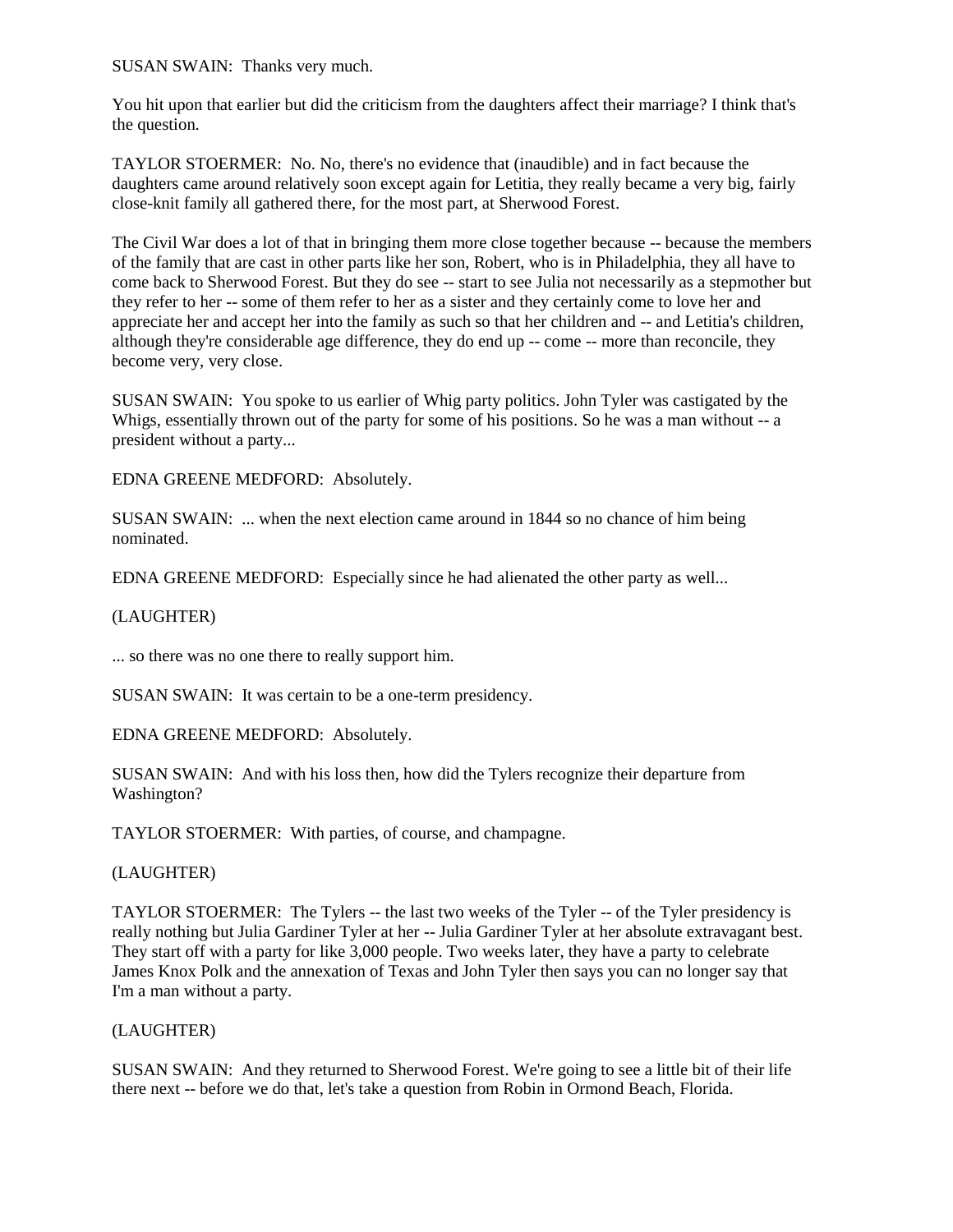Hi, Robin.

FEMALE: Hi there.

I'm following along at home with my first lady flashcards and I have a question with regard to fashion. Was the (inaudible) headdress still prevalent in earlier portraits of first ladies with the -- the first lady Harrison, was that for matronly women first ladies or was that just personal preference?

And also for Taylor, when was the first -- when did the first president wear what we would regard as a modern necktie? What year?

Thank you.

SUSAN SWAIN: Thank you.

TAYLOR STOERMER: The development of the -- of the modern necktie from the cravat, I think you're starting to get to -- you're starting to get well into the late 19th -- 19th century by the time you're seeing something like that. The way that -- the way of the fashion of presidents and (inaudible) shock (inaudible) historian friends by going into this subject.

But the way that that -- that that develops over time is really interesting in the 1820s and 1830s after James Monroe leaves the White House. James Monroe was the last of the folks who were sort of holding on to the 18th century way of dressing. And so you're able to see much more modern dress after -- much more modern dress progressively after that.

SUSAN SWAIN: On the women's side of the fashion, question, Edna Medford, we saw Rachel Jackson also wearing the sort of head -- the bonnet as we did with Anna Harrison, was that city versus country, regional or were time's changing...

### (CROSSTALK)

EDNA GREENE MEDFORD: That may have something to do with it.

But when you see with Julia Tyler, something very different, you see the beads in her hair. She has feathers in her hair from time to time so she dresses very differently.

So it's probably more cosmopolitan with some of the first ladies because of the urban influence and age too. I think age does have something to do with it.

SUSAN SWAIN: Anna Harrison was in her mid to late 60s.

EDNA GREENE MEDFORD: Um-hum.

SUSAN SWAIN: And Julia Tyler, 24 years old when she came into the job so brought young sensibility with her.

Well, they left Washington in 1845 and returned to their home in the Virginia Tidewater area, the Sherwood Forest. By the way, how did it get its name?

TAYLOR STOERMER: It got its name because during one of -- during one of John Tyler's breaks with the Whigs, he was referred to as Robin Hood. And so he embraced that and therefore called - called their home Sherwood Forest and Julia embraced it too.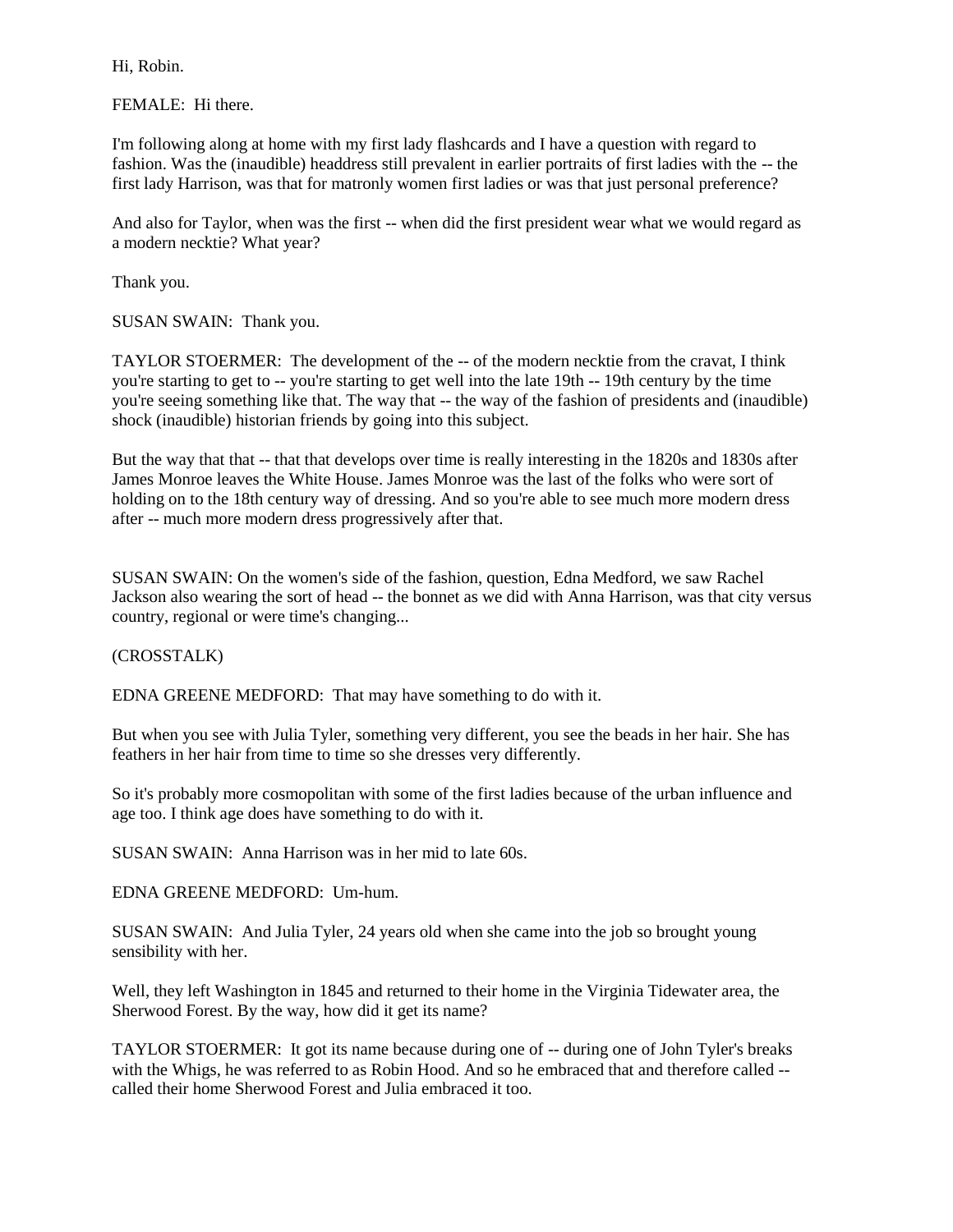When she got there, she basically gave uniforms and -- she developed new (inaudible) but gave new uniforms to the enslaved men who were there -- who rode their river boat. And so she had bow and arrows as a part of their -- as a part (inaudible) -- I mean, sewn on the collar as a part of their uniforms.

SUSAN SWAIN: Well, let's return to Sherwood Forest and learn more about what the Tyler's life was like after the White House.

### (BEGIN VIDEO CLIP)

FEMALE: The Tylers -- John Tyler was born in Charles City County at Greenway and he purchased this house at the end of his presidential term.

He came down here once before he retired from the presidency, brought with him Julia Gardiner, they were married. She said, "The hand of God and nature have been kind to my Sherwood Forest, but I can improve upon it," which she did.

She had liquor around the ceilings. She had the moldings imported from Italy. She had the mantle pieces brought in from Italy and the knocker on the front door has -- well, you have to look hard to see it. It has Sherwood Forest on it but it's been meticulously polished through the years and that was one of her contributions to the house.

Julia and her mother were very, very close and we are exceedingly fortunate to have many letters written between Julia and her mother from this plantation in the hot summer weather. This house is only one room wide because you want the breezes to go from the north to the south and from the south to the north. And so they would sit in the hall quite frequently and she sat in the open doorway that led to the south porch and wrote letters to her mother and quite frequently she commented on the president who keep his feet on the banister and would read his newspaper and throw it on the floor.

In the gray room is a table and it's the table upon which we are told John Tyler served Julia Tyler breakfast in her bedroom after he had been around the house.

After his horseback ride, he will go to that table and have breakfast with his wife, which he personally would carry in on a tray, for she was still in bed. And also her mother writes and says I understand from other people that visit you that you sleep until 9 o'clock in the morning and that the president brings you breakfast in bed and she says please do not take advantage of an elderly gentleman who dotes upon you.

In the afternoons, Julia writes to her mother frequently what she is doing on this plantation. She records almost every purchase of furniture in the house. Her brothers David and Alexander who were students at Princeton became upon the suggestion of Mrs. Gardiner her buying agents. For instance the mirror was ordered from a store called Baudans and when it comes, she is very distressed because the edges of it cover at the bottom the edge of the mirror face -- of the window facing.

Her mother writes her back and says, "Don't be so picky on my minutia". She did love to entertain and we do have the record of ball, which she had in honor of her sister Margaret who came here very frequently and the portrait here is a portrait of Julia and Margaret, she was two years younger than Margaret and this portrait was painted obviously to represent Gardiner's Island because you can see the water in the background and they were very, very young when the portrait was done.

Anyway the ball that she had for Margaret started at 9 o'clock and then she says they danced the Virginia Rail and the Waltz until the sun rose and the finest champagne flowed unceasingly. Among one thing that Julia did here to -- for entertainment is they allowed all the house servants' children to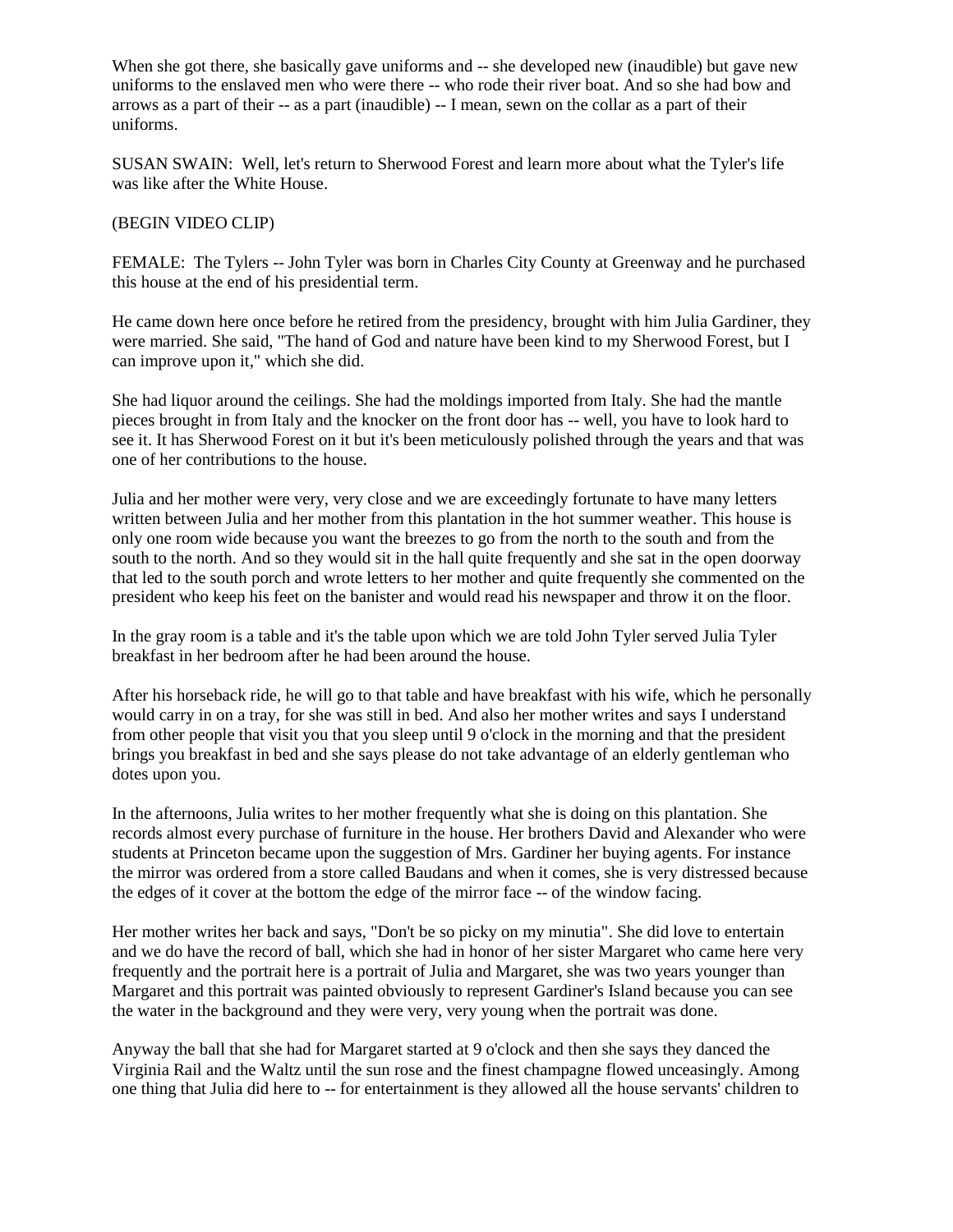play continuously with the children of the big house. The letters Julia Tyler speaks of her children playing with the children in the yard and she speaks of the dancing with the children in the yard.

The supervision of the house servants and there were many. There were a total of almost 90 slaves, a vacillating number between 61 and 92 on the plantation so the house servants, I think there were 13 house servants here. and they were totally her supervision as was the care -- the medical care of the other servants in the plantation.

They were happy in this household and she loved it. She refers to the melody of his voice. She always refers to his intelligence. She had a wonderful time here.

#### (END VIDEO CLIP)

SUSAN SWAIN: And also these newlyweds then commenced raising that large family that we talked about for seven children that were born to the Tylers before he died in 1862. Is that when he passed?

TAYLOR STOERMER: (inaudible)

SUSAN SWAIN: So a question, Panie (ph) Tyler refers to the slavery issue, which we've come back to throughout the program and the country itself is marching inexorably toward the Civil War. What was John Tyler's post White House role in that momentous period of time?

EDNA GREENE MEDFORD: Well in 1861, there was an attempt to stay secession and John Tyler was very instrumental in that particular -- that last ditch effort to do that. There was a peace conference held in Washington and he was very much -- in February of 1861 and he was very much a part of that.

But once that failed he decided to back the Confederacy, to back secession and so when he died, he had been elected to the Confederate Congress. He was very much a secessionist. And when he died, his coffin was covered with the Confederate flag and the North, the Union, did not acknowledge his having passed.

SUSAN SWAIN: So we have a former President of the United States who gets elected to the Confederate Congress. Put that into perspective.

TAYLOR STOERMER: It's really extraordinary and John Tyler, the previous caller, suggested that he really just try to stem secession. I think -- not (inaudible) sure how much his heart was in the Washington Peace Conference that met at -- in the old Willard Hotel especially after there was a meeting in the middle of conference with Abraham Lincoln which Abraham Lincoln would not back off from his pledge to halt the expansion of slavery. And as Dr. Medford said to me he is all in when it comes to the -- when it comes to secession and he's likening secession to 1776 that Virginia has finally recovered all of the sovereignty that it had yielded to the federal government in -- in the Constitution and so they're back in the state that they were in 1776 in order which they will achieve their independence.

But then Virginia for a brief period is again a sovereign independent state. He's instrumental in the negotiations that bring Virginia full bore into the Confederacy. And you know one of the interesting things about the Washington Peace Conference is that at that exact time that he is here in Washington, ostensibly trying to ward off civil war. His granddaughter Letitia is in Montgomery, Alabama dedicating the new capital of the confederacy by raising the new stars and bars over that building.

SUSAN SWAIN: We've been showing you some of Julia Tyler's letters and here is one that she wrote to her mother about the Civil War. She wrote, "The Southerners are warned completely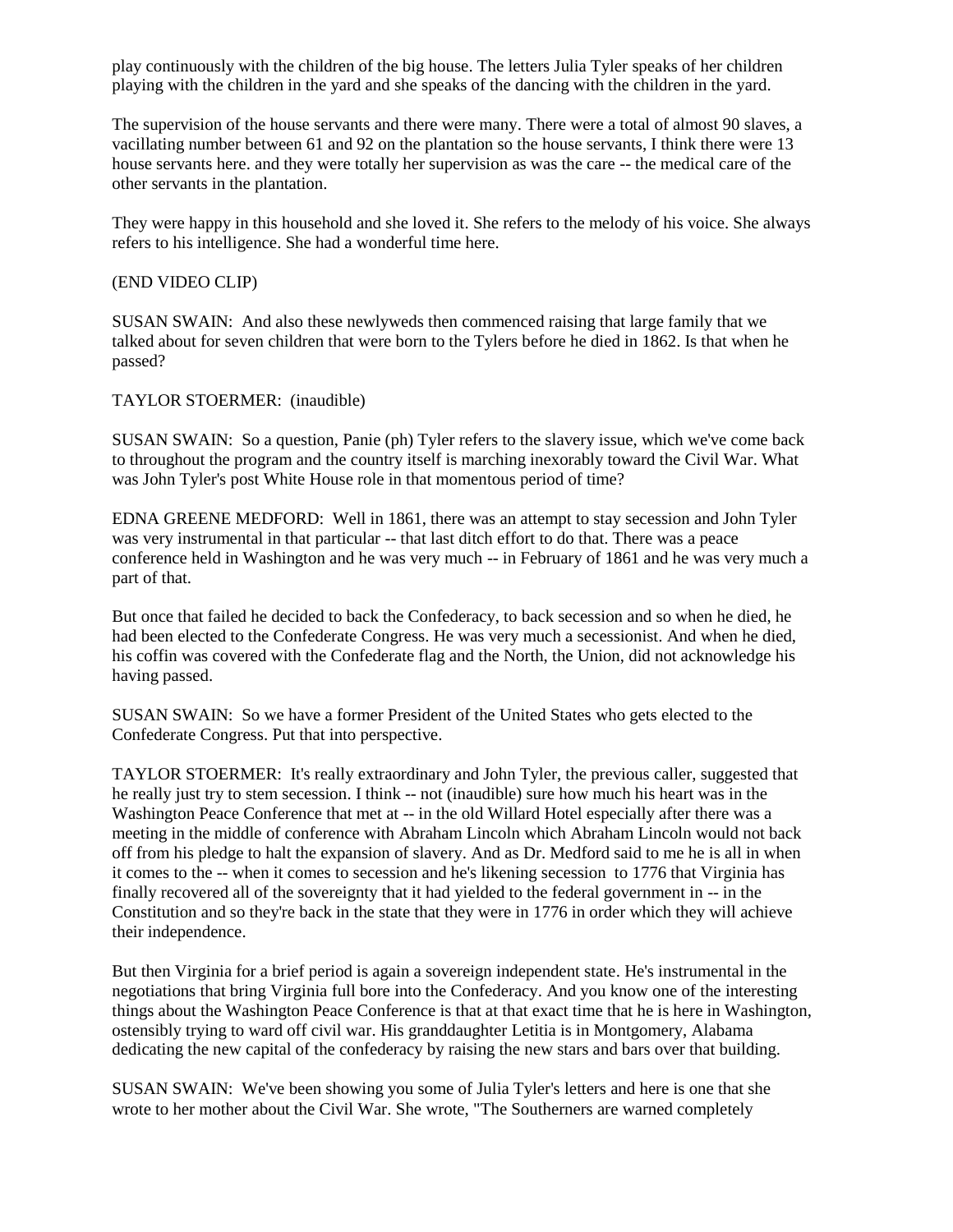wrought up to it and will not be tampered with any longer. If such a thing should occur it will be more unfortunate for the North. Not a good predictor of what ultimately happened. Her husband died at 1862. Dave Murdock asks us how did the Civil War impact Julia's life especially after John died? So what happened to her after John died?

EDNA GREENE MEDFORD: She leaves and she goes to Staten Island to live with her mother and she spends the entire war there. I think she actually goes to Bermuda for.

### (CROSSTALK)

EDNA GREENE MEDFORD: Yes, yes, so she is not at Sherwood Forest. And of course she is impacted financially by the war because she loses her enslaved laborers, first of all, and she doesn't really -- she returns there to try to get it into some kind of order, but she doesn't live there again, I don't believe. She spends the remaining years I believe in Richmond. She has rented a home there and she -- so she spends a lot of time in Richmond, but not in the county.

SUSAN SWAIN: And what is the public perception of her post-war?

TAYLOR STOERMER: Well in the South, quite good. In the North, not quite so good.

She is still referred to in the South as the "ex--presidentress" and something that she insists upon. John Tyler's memory is still revered in the South after the war as being somebody who is able to legitimize the cause of the Confederacy and Julia Gardiner Tyler certainly is contributing kind of this lost cause notion of something that she refers to as the holy Southern cause.

So she never -- there really isn't any kind of rehabilitation of her husband because in the south she does not feel like he needs to be rehabilitated except when it comes to getting her pension which is something she desperately needs. They have two homes, they have Sherwood Forest and they also have a summer home near Hampton, Virginia and they -- which actually is -- which goes through the same kind of damage that Sherwood Forest goes through.

She has to sell that property in order just to maintain Sherwood Forest, which again is mostly for her family to live in and she spends a lot of the time fighting for her pension, which she doesn't get until 1881 when she is awarded \$1,200 a year. But the main argument against it is that yes you may have been first lady but your husband actually became a traitor to the United States so there's no reason why we should ever honor that.

SUSAN SWAIN: On the phone with us right now is Christopher Lahey. He is an associate professor of history in New York and with his spouse is the co-editor of the Julia Gardiner Tyler papers.

Christopher Lahey, how voluminous are her papers and what is the broad scope of what we can learn about this woman and the White House from them?

CHRISTOPHER LAHEY, ASSOCIATE PROFESSOR: Well, her papers are very voluminous. There are two major collections, one at the Sterling Library at Yale University and the other major collection at the College of William and Mary. And we can learn pretty much everything about her life from the time that she marries John Tyler in 1844 until just about the time that she dies in 1889. I mean these are very rich source that cover every aspect of her life and her children's lives.

SUSAN SWAIN: Now we've been spending in the past 45 minutes or so trying to paint a portrait of her. What would you like to add to that from your work with her papers?

CHRISTOPHER LAHEY: Well, you know, I think that history tends to remember Julia for the frivolity and for the fact that she was a very young first lady for eight months but I think that actually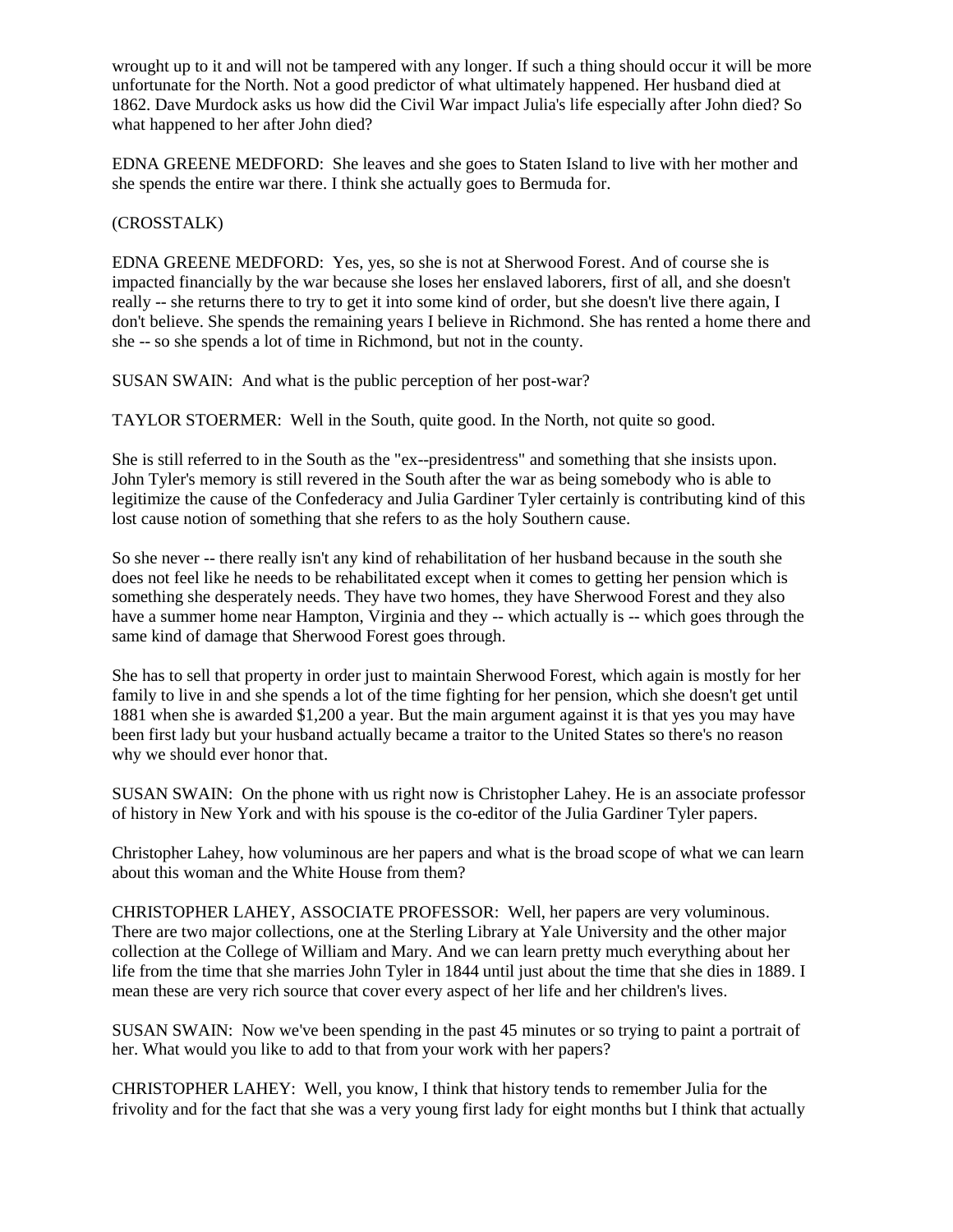obscures her true character, I mean remember she lived 27 years after her husband died so she had another life -- literally another life after her husband passed away in 1862 and her papers reveal her to be a very strong woman, a practical woman, a very serious, self-possessed, self-assured, adaptable and very devoted to her family. She could be quite tenacious about her family particularly her children if she felt their interests were being threatened.

SUSAN SWAIN: And what is happening with these papers? Is there a contemporary interest beyond your own scholarship? Talk to us about the historical interest in Julia Tyler.

CHRISTOPHER LAHEY: Well the main problem with Julia's papers is that she has penmanship that only a mother could love and fortunately my wife has become very adept at reading and going through the work, going through the papers. They're very difficult to read, which I think is part of the reason why scholars have not really exploited them for the potential that they hold. I think our work hopefully will bring more of her actual experiences to life particularly the post presidential years and particularly the years after her husband passed away in 1862.

SUSAN SWAIN: How did you get interested?

CHRISTOPHER LAHEY: Well, I did my dissertation on John Tyler's pre-presidential career and I am currently at work on a manuscript -- a book manuscript doing John Tyler and it just seemed a natural fit, a natural progression from there. Once I got into the Julia Gardiner Tyler papers, I realized that I wasn't very good at reading them because of the penmanship and my wife very courageously, I think, dove into them and is transcribing them for me so that I can do my work on the writing end.

SUSAN SWAIN: If someone is interested in learning more are any of the papers published online that they can read some of the letters for themselves?

CHRISTOPHER LAHEY: Yes I think there are some online. They're again very difficult to read. She had a tendency to write -- she would write going left to right and then she would turn the paper and go left to right upside down so there's a very difficult process trying to read these so I don't know exactly if there are any online how easy that would be for a researcher.

SUSAN SWAIN: Well, thank you for telling us about your scholarship and we look forward as your work progresses to learning more about this period of American history through the writings of Julia Tyler. Thanks for your time.

CHRISTOPHER LAHEY: Thank you very much.

SUSAN SWAIN: We have just a few minutes left, I want to get a couple more calls in. Next one is a call from Bill in Fishers, Indiana.

Hi Bill.

MALE: Hi Susan.

Enjoying your show very much and enjoying your two guests as well very much. I was wondering, was Julia a religious person and I was wondering about her conversion to Catholicism and how that influenced her later life.

Thank you.

SUSAN SWAIN: Do you know?

TAYLOR STOERMER: I think I'll leave Julia (inaudible).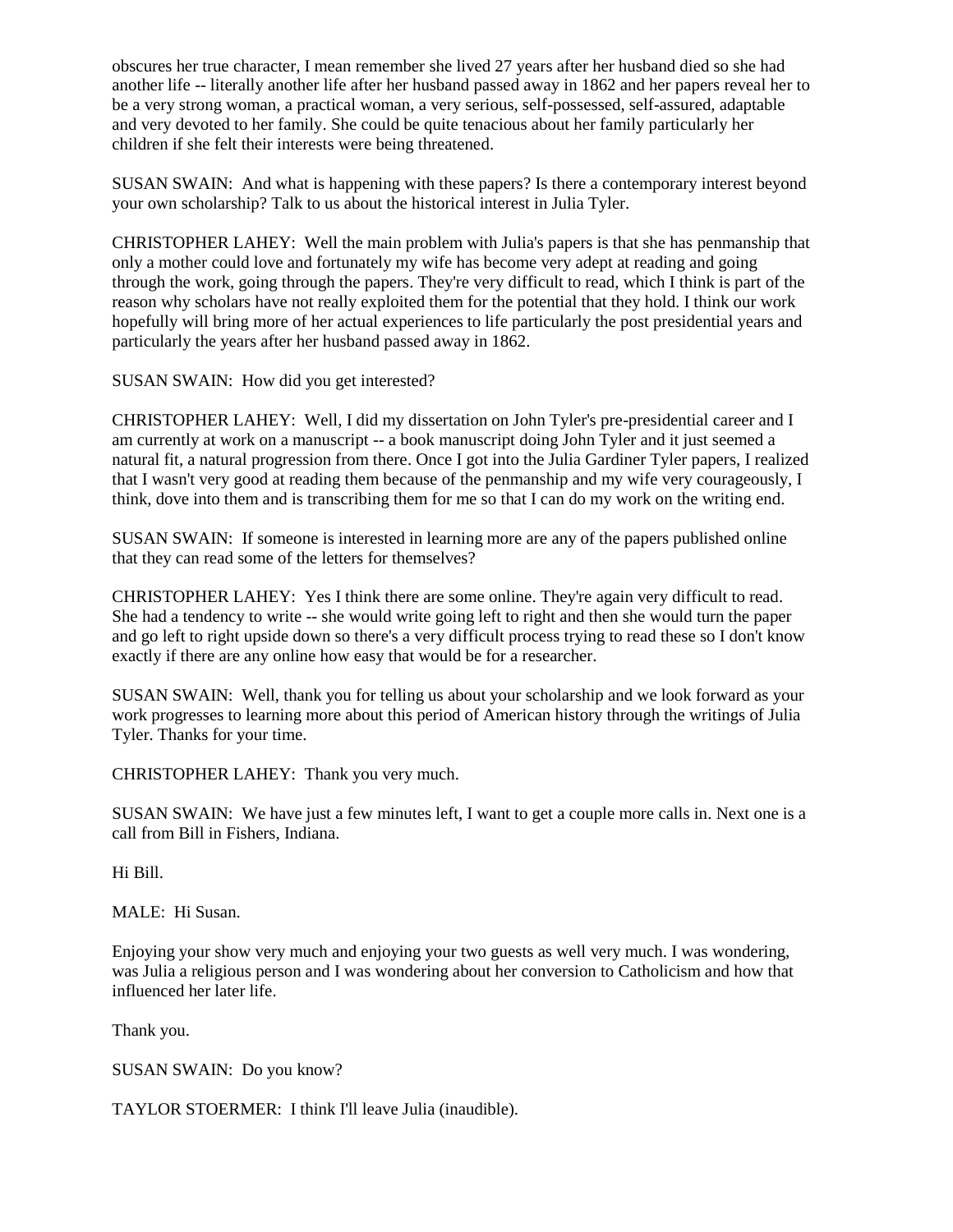SUSAN SWAIN: OK, was she religious, do you know?

EDNA GREENE MEDFORD: Not really, but she does join the Catholic Church later in life and I am not sure why she actually does that. But perhaps the church gains more by that than she does because there's always been that tension between Protestants and Catholics in this country even though we don't have an official religion. It -- most people think of America as being a Protestant place, but the fact that you did have a former first lady joining the Catholic Church in such a public way I think sort of elevated the status of Catholicism a little bit.

SUSAN SWAIN: And when in her life did she do this?

EDNA GREENE MEDFORD: This was, I think -- I know it was later in life, yeah, much later. A few years before she died I believe.

TAYLOR STOERMER: And John Tyler is not especially religious guy even by, you know, sort of buy that, you know, the physical standards of the day. Letitia was a very strong Episcopalian, his first wife, and he really admired the strength of her faith in her. But John Tyler was more of a Jeffersonian Epicurean I think than he was anything else.

SUSAN SWAIN: Fred is watching us in San Francisco and you're on now Fred.

MALE: Yes, hi, thank you. I was -- the three most powerful men in Washington at the time were of course Clay, Webster and Calhoun and I was wondering if there were any -- with even Letitia, but Julia more importantly what was her attitude towards those three men?

SUSAN SWAIN: Thank you.

Edna Medford?

EDNA GREENE MEDFORD: She certainly would have been very comfortable of Calhoun. Not so much Clay even though Tyler had supported Clay at one point. But as Tyler became more separated from the Whig Party then she would have gone in that direction as well. Webster, I am not so sure but certainly Calhoun would have been the person that she would have been closest to in terms of politically.

TAYLOR STOERMER: At Webster had stuck within the Tyler's cabinet longer than any of the other original members of the Harrison cabinet. But I think you're absolutely right, I think it does come down to where really were they when in terms of John Tyler's politics as for exactly how she felt.

SUSAN SWAIN: Margaret's watching us in Fort River, New Jersey. Hey, Margaret. You're on the air.

FEMALE: Yes, hello, I am enjoying this very much. I was wondering what president Tyler died from. It's -- I read that he was elected a Virginia representative to the Confederate Congress and that when he was attending the secession, he died just a few minutes after midnight in 1862 and he was 71 years old. And also how old was he when he fathered his last child?

SUSAN SWAIN: All right, this question's Taylor Stoermer. Do you know the answer to?

TAYLOR STOERMER: Well, I mean, he was 71. He did not -- he was never sworn in as a member of the Confederate Congress. It was just about (inaudible) so he was in Richmond for that secession and since it was early in 62, he had -- from what we know he had caught a cold and died at that age. The last trial that they had I think that he was 68.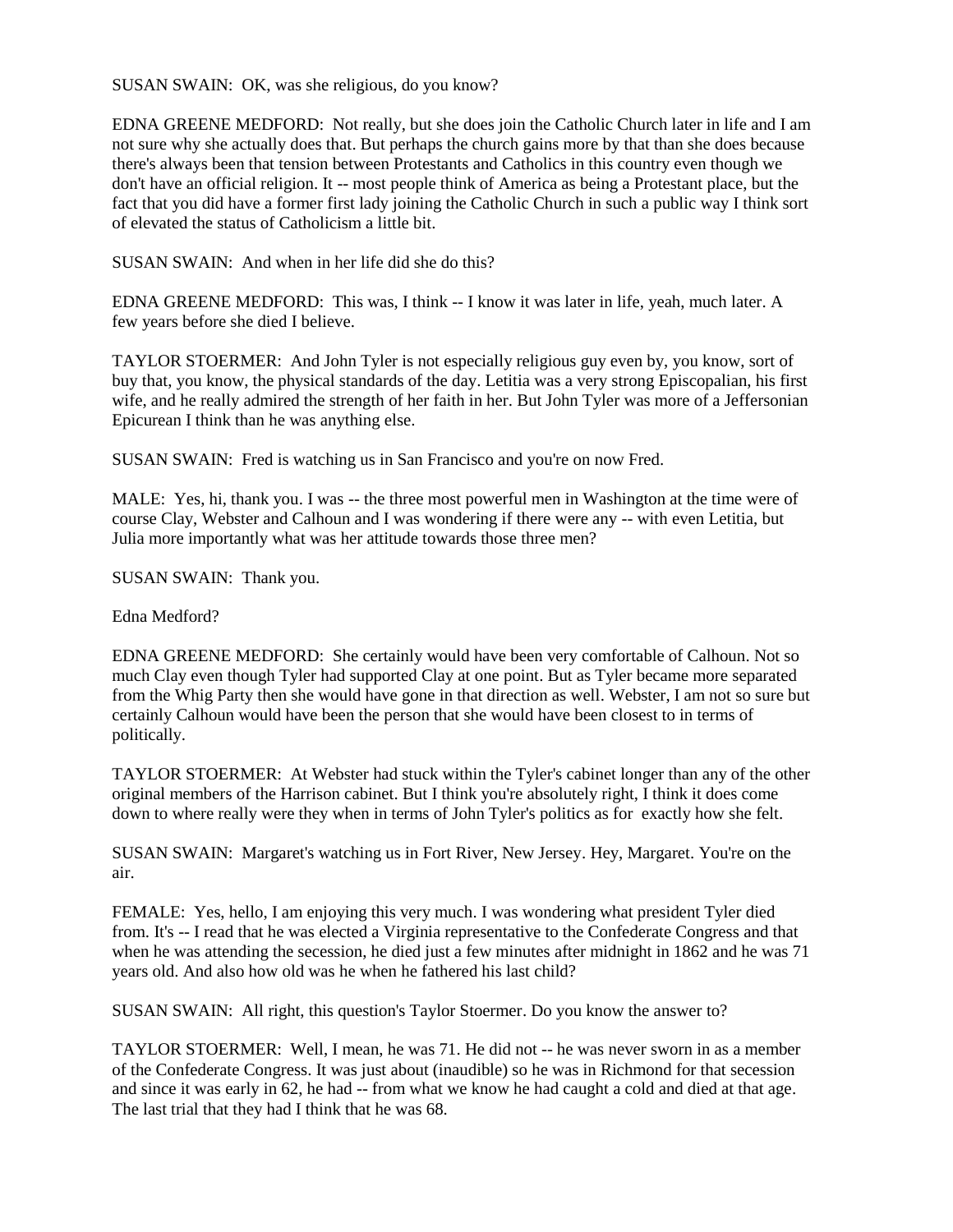SUSAN SWAIN: Yes, because she was two years old when he died.

TAYLOR STOERMER: Because she was two years old when he died, yeah.

SUSAN SWAIN: Yes. Next is a question from Darla (ph) in Austin, Texas. We have a Texan after this big history lesson and your state's annexation. What's your question for us?

QUESTION: My question is was the controversy over the annexation of Texas only about slavery or where there any other consideration such as considerations about the location and geography of Texas being so close to Mexico?

SUSAN SWAIN: Thank you so much, Edna Medford.

EDNA GREENE MEDFORD: It was all about slavery in the 1840s and the 1850s. you can't really separate the whole struggle over the expansion of slavery into the West. It's about Texas, it's about Kansas later on, it's slavery front and center.

SUSAN SWAIN: Now we have about three to four minutes left and as we close out our discussion here, we had learned that Julia Tyler, as a very young woman, was very adept at publicity and creating an image for herself. Gary Robinson (ph) asked, "How did the United States (inaudible) death or had she become very private and largely forgotten by them"? Did she call upon those proliferation skills and her -- to ensure her legacy?

TAYLOR STOERMER: Not really by the end of her life. She died in 1889 and obviously there are a lot of other things going on in the country by then. She had been largely focusing on her family, focusing on her -- focusing on maybe a personal legacy in that sense and maintaining what the family could hold on to, something like Sherwood Forest, so they can pass that on.

So in terms of the broader kind of working on that image later on in her life, so much of her energy was devoted to the pension fight, was devoted to other things that I think that was far from her mind by then.

SUSAN SWAIN: Well as we close out here, we've talked about a few things she did to advance the role of first lady in this country. How should we remember her historically?

EDNA GREENE MEDFORD: At the vivacious person she was, quite a bit ambitious and I think that her story conveys the possibilities for first ladies. Not all of them pursued her path, but she was able to do some things that were significant.

SUSAN SWAIN: And what would you say about that question. What's her legacy?

TAYLOR STOERMER: I say the jury's still out. I think that one of the great things about this particular series is helping us re-evaluate what we mean by the first lady by the institution of the first lady as a part of the presidency itself and so you can see again the possibilities of a woman in that position.

But on the other hand, you can also see perhaps some of the limitations as with Letitia, as with the number of the women that we talked about throughout this program. And so I think maybe by the end of this series we can get back together again and talk about well what have we learned about what is the first lady and therefore kind of see what Julia Tyler's legacy really is.

SUSAN SWAIN: And what should we think about John Tyler's presidency? What was his contribution to American...